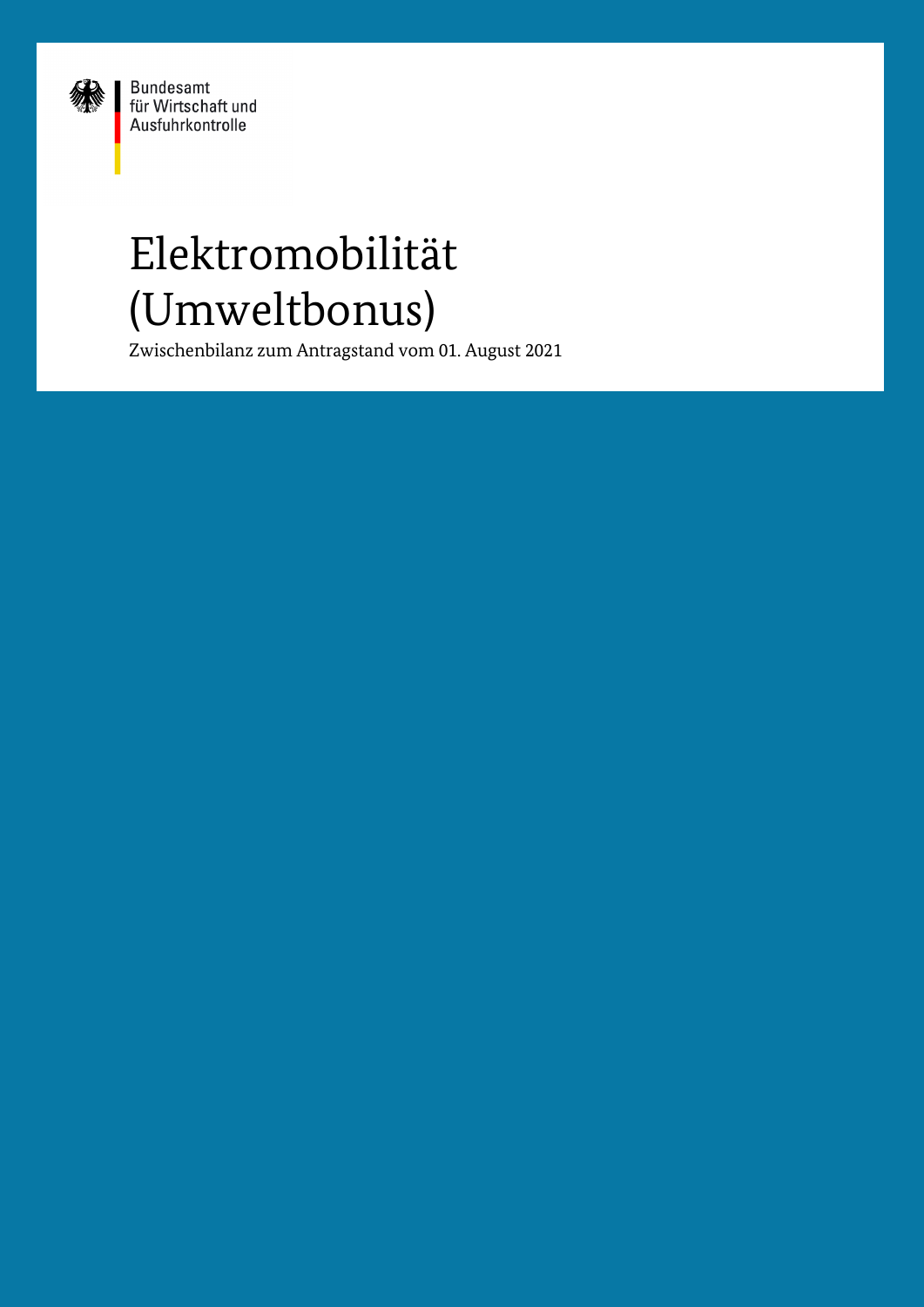#### **1. Anzahl Fahrzeuge je Bauart**

| <b>Bauart</b>                  | Anzahl  |
|--------------------------------|---------|
| reine Batterieelektrofahrzeuge | 411.874 |
| Plug-In Hybride                | 332.873 |
| Brennstoffzellenfahrzeuge      | 205     |
| Gesamt                         | 744.952 |

#### **2. Anzahl Fahrzeuge je Modell/Typ**

| <b>Hersteller</b>   | Modell/Typ                                 | <b>Anzahl</b><br>Gesamt |
|---------------------|--------------------------------------------|-------------------------|
| <b>Addax Motors</b> | Addax MTN Chassis-Cabine                   | 4                       |
| Aiways              | U5 Premium MY21                            | 378                     |
| <b>Aiways</b>       | U5 Standard MY20                           | 29                      |
| Aiways              | U5 Standard MY21                           | 26                      |
| Alkè                | <b>ATX 340 E</b>                           | 9                       |
| Alkè                | <b>ATX 310 E</b>                           | 3                       |
| Alkè                | <b>ATX 340 EH</b>                          | 3                       |
| Audi                | A3                                         | 6.365                   |
| Audi                | A6 Avant sport 55 TFSI e quattro           | 4.419                   |
| Audi                | Q5 55 TFSI e quattro S tronic (bis MJ2020) | 4.350                   |
| Audi                | A3 Sportback sport 40 e-tron               | 2.620                   |
| Audi                | A3 Sportback 40 TFSI e                     | 1.978                   |
| Audi                | A3 Sportback 40 e-tron                     | 1.939                   |
| Audi                | A3 Sportback S line 40 TFSI e              | 1.918                   |
| Audi                | Q5 sport 50 TFSI e quattro (bis MJ2020)    | 1.900                   |
| Audi                | Q5 50 TFSI e quattro S tronic (bis MJ2020) | 1.554                   |
| Audi                | A6 Limousine 55 sport TFSI e quattro       | 1.229                   |
| Audi                | A3 Sportback advanced 40 TFSI e            | 1.217                   |
| Audi                | Q5 55 TFSI e quattro S tronic              | 1.208                   |
| Audi                | e-tron 50 quattro                          | 1.146                   |
| Audi                | A6 Limousine sport 50 TFSI e quattro       | 969                     |
| Audi                | Q7 55 TFSI e quattro                       | 905                     |
| Audi                | A3 Sportback S line 45 TFSI e              | 753                     |
| Audi                | e-tron S line 50 quattro                   | 695                     |
| Audi                | e-tron advanced 50 quattro                 | 694                     |
| Audi                | A7 Sportback 50 TFSI e quattro             | 692                     |
| Audi                | A6 Limousine 50 TFSI e quattro             | 566                     |
| Audi                | e-tron Sportback S line 50 quattro         | 561                     |
| Audi                | Q8 55 TFSI e quattro                       | 496                     |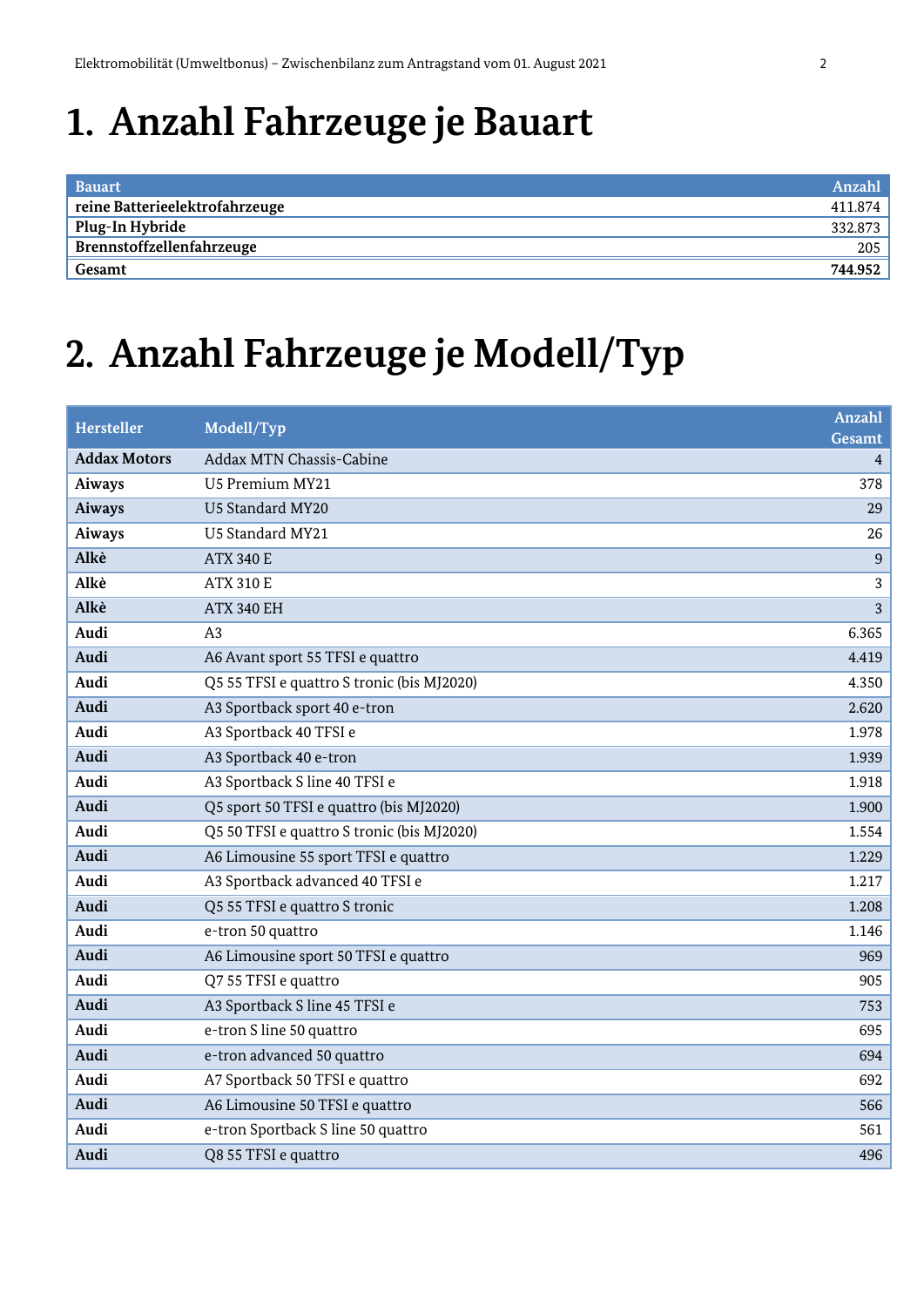| <b>Hersteller</b> | Modell/Typ                                           | Anzahl<br>Gesamt |
|-------------------|------------------------------------------------------|------------------|
| Audi              | Q7 S line 55 TFSI e quattro                          | 486              |
| Audi              | Q3 Sportback S line 45 TFSI e                        | 481              |
| Audi              | A3 Sportback design 40 e-tron                        | 448              |
| Audi              | Q3 45 TFSI e                                         | 358              |
| Audi              | A6 Limousine design 50 TFSI e quattro                | 301              |
| Audi              | Q3 S line 45 TFSI e                                  | 301              |
| Audi              | Q3 Sportback 45 TFSI e                               | 262              |
| Audi              | Q5 design 50 TFSI e quattro (bis MJ2020)             | 249              |
| Audi              | Q5 S line 55 TFSI e quattro (ab MJ 2021)             | 186              |
| Audi              | e-tron Sportback 50 quattro                          | 184              |
| Audi              | Q5 50 TFSI e quattro (ab MJ 2021)                    | 164              |
| Audi              | Q4 40 e-tron                                         | 137              |
| Audi              | Q5 50 TFSI e quattro S tronic                        | 128              |
| Audi              | e-tron Sportback advanced 50 quattro                 | 126              |
| Audi              | Q5 S line 50 TFSI e quattro (ab MJ 2021)             | 88               |
| Audi              | Q4 50 e-tron quattro                                 | 85               |
| Audi              | Audi e-tron Sportback 50                             | 83               |
| Audi              | A6 Avant sport 50 TFSI e quattro                     | 78               |
| Audi              | A6 Avant 50 TSFI e quattro                           | 57               |
| Audi              | Q5 sport 50 TFSI e quattro                           | 50               |
| Audi              | A6 Limousine 55 TFSI e quattro                       | 48               |
| Audi              | Q5 Sportback S line 55 TFSI e quattro (ab MJ 2021)   | 46               |
| Audi              | Q5 Sportback S line 50 TFSI e quattro (ab MJ 2021)   | 33               |
| Audi              | Q4 35 e-tron                                         | 27               |
| Audi              | Q5 advanced 50 TFSI e quattro (ab MJ 2021)           | 23               |
| Audi              | Q5 Sportback advanced 50 TFSI e quattro (ab MJ 2021) | 17               |
| Audi              | A6 Avant design 50 TFSI e quattro                    | $11\,$           |
| Audi              | Q4 Sportback 50 e-tron quattro                       | 5                |
| Audi              | Q4 Sportback 40 e-tron                               | 3                |
| Audi              | Q4 Sportback 35 e-tron                               | $\mathbf{1}$     |
| <b>BMW</b>        | X1 xDrive25e (Typ: 71AB)                             | 7.704            |
| <b>BMW</b>        | i3                                                   | 7.443            |
| <b>BMW</b>        | i3 (120Ah) (Typ: 8P21)                               | 6.252            |
| <b>BMW</b>        | 225xe                                                | 5.965            |
| <b>BMW</b>        | i3s (120Ah) (Typ: 8P61)                              | 5.489            |
| <b>BMW</b>        | X3 xDrive30e (Typ: TS11)                             | 4.914            |
| <b>BMW</b>        | X5 xDrive45e (Typ: TA61)                             | 4.062            |
| <b>BMW</b>        | i3 (120Ah)                                           | 3.868            |
| <b>BMW</b>        | i3s (120Ah)                                          | 2.838            |
| <b>BMW</b>        | 530e (Produktion bis einschließlich 30. Juni 2019)   | 2.804            |
| <b>BMW</b>        | 330e (Typ: 5X71)                                     | 2.797            |
| <b>BMW</b>        | 330e Touring (ab 07/2020, Typ: 6N31)                 | 2.661            |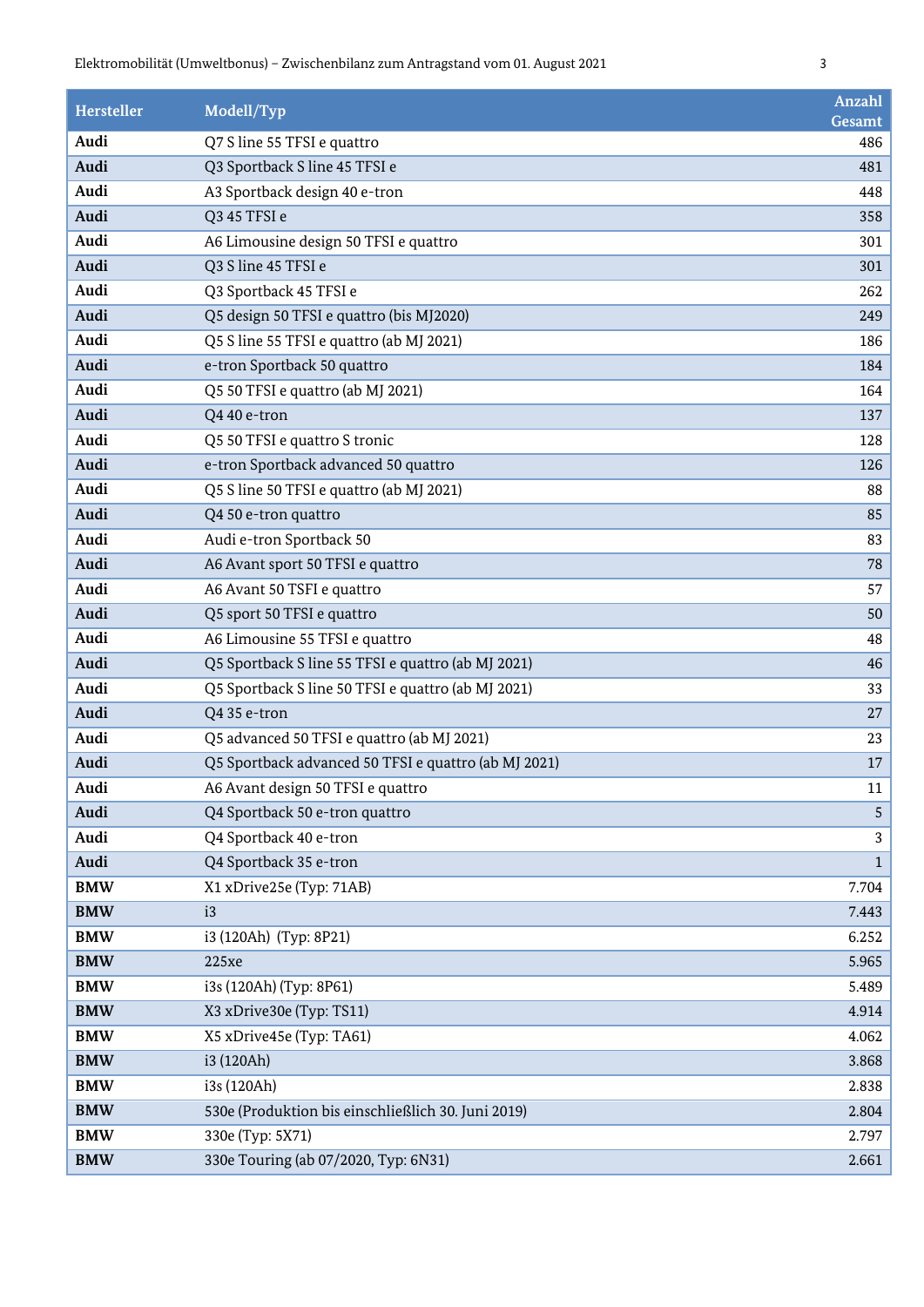| <b>Hersteller</b> | Modell/Typ                                                               | Anzahl<br>Gesamt |
|-------------------|--------------------------------------------------------------------------|------------------|
| <b>BMW</b>        | 225xe (ab Produktion 01. Juli 2019, Typ: 6Y31)                           | 2.220            |
| <b>BMW</b>        | i3s                                                                      | 1.578            |
| <b>BMW</b>        | 330e xDrive Touring (ab 07/2020, Typ: 6N71)                              | 1.543            |
| <b>BMW</b>        | 330e Limousine (ab 07/2020, Typ: 5P51/5P58)                              | 1.459            |
| <b>BMW</b>        | 225xe (ab Produktion 01. Juli 2019)                                      | 1.010            |
| <b>BMW</b>        | X2 xDrive25e (Typ: YN91)                                                 | 838              |
| <b>BMW</b>        | 330e (Produktion bis einschließlich 31. Mai 2018)                        | 805              |
| <b>BMW</b>        | 530e (ab Produktion 01. Juli 2019, Typ: JA91)                            | 724              |
| <b>BMW</b>        | iX3 (Typ 7X41)                                                           | 694              |
| <b>BMW</b>        | 530e (ab Produktion 01. Juli 2019)                                       | 640              |
| <b>BMW</b>        | 530e xDrive Touring (ab 11/2020, Typ: 31CG)                              | 538              |
| <b>BMW</b>        | 530e Touring (ab 11/2020, Typ: 11CG)                                     | 503              |
| <b>BMW</b>        | 530e Limousine (ab 07/2020, Typ: 11AG)                                   | 496              |
| <b>BMW</b>        | 530e xDrive (Typ: JP91)                                                  | 419              |
| <b>BMW</b>        | 330e xDrive Limousine (ab 07/2020, Typ: 5P91/5P98)                       | 352              |
| <b>BMW</b>        | 545e xDrive Limousine (ab 11/2020, Typ: 31 CH)                           | 336              |
| <b>BMW</b>        | 530e xDrive Limousine (ab 07/2020, Typ: 11CH)                            | 326              |
| <b>BMW</b>        | 530e xDrive                                                              | 160              |
| <b>BMW</b>        | 530e (Produktion bis einschließlich 30. Juni 2019, Typ JA91)             | 144              |
| <b>BMW</b>        | 320e Touring (Typ: 6N91)                                                 | 141              |
| <b>BMW</b>        | 320e Limousine (Typ: 5Y91/98)                                            | 96               |
| <b>BMW</b>        | X3 xDrive30e                                                             | 81               |
| <b>BMW</b>        | 320e xDrive Touring (Typ: 31ED)                                          | 68               |
| <b>BMW</b>        | 330e (Produktion bis einschließlich 31. Mai 2018, Typ: 8E11)             | 15               |
| <b>BMW</b>        | 520e Touring (Typ: 71CG)                                                 | $\boldsymbol{9}$ |
| <b>BMW</b>        | i3(60 Ah) mit Range Extender                                             | $\overline{7}$   |
| <b>BMW</b>        | X1 xDrive25e                                                             | 3                |
| <b>BMW</b>        | 520e Limousine (Typ: 31BK)                                               | $\mathbf{1}$     |
| <b>BMW</b>        | X3 xDrive30e (Typ: 61DP)                                                 | $\mathbf{1}$     |
| Citroën           | C5 Aircross Hybrid 225 Stop&Start ë-EAT8 SHINE PACK                      | 629              |
| Citroën           | C5 Aircross Hybrid 225 Stop&Start ë-EAT8 FEEL PACK                       | 422              |
| Citroën           | C-ZERO Modell 2018                                                       | 342              |
| Citroën           | ë-C4 Feel Pack                                                           | 298              |
| Citroën           | Berlingo Electric Kastenwagen L1 Business                                | 233              |
| Citroën           | C5 AIRCROSS Hybrid 225 Stop&Start ë-EAT8 SHINE PACK<br>(Version 12/2020) | 230              |
| Citroën           | ë-C4 Shine                                                               | 222              |
| Citroën           | C-ZERO                                                                   | 169              |
| Citroën           | C-ZERO Modell 2017                                                       | 137              |
| Citroën           | C5 AIRCROSS Hybrid 225 Stop&Start ë-EAT8 Feel Pack<br>(Version 12/2020)  | 128              |
| Citroën           | ë-C4 Feel                                                                | 75               |
| Citroën           | Berlingo Electric Kastenwagen L2 Business                                | 69               |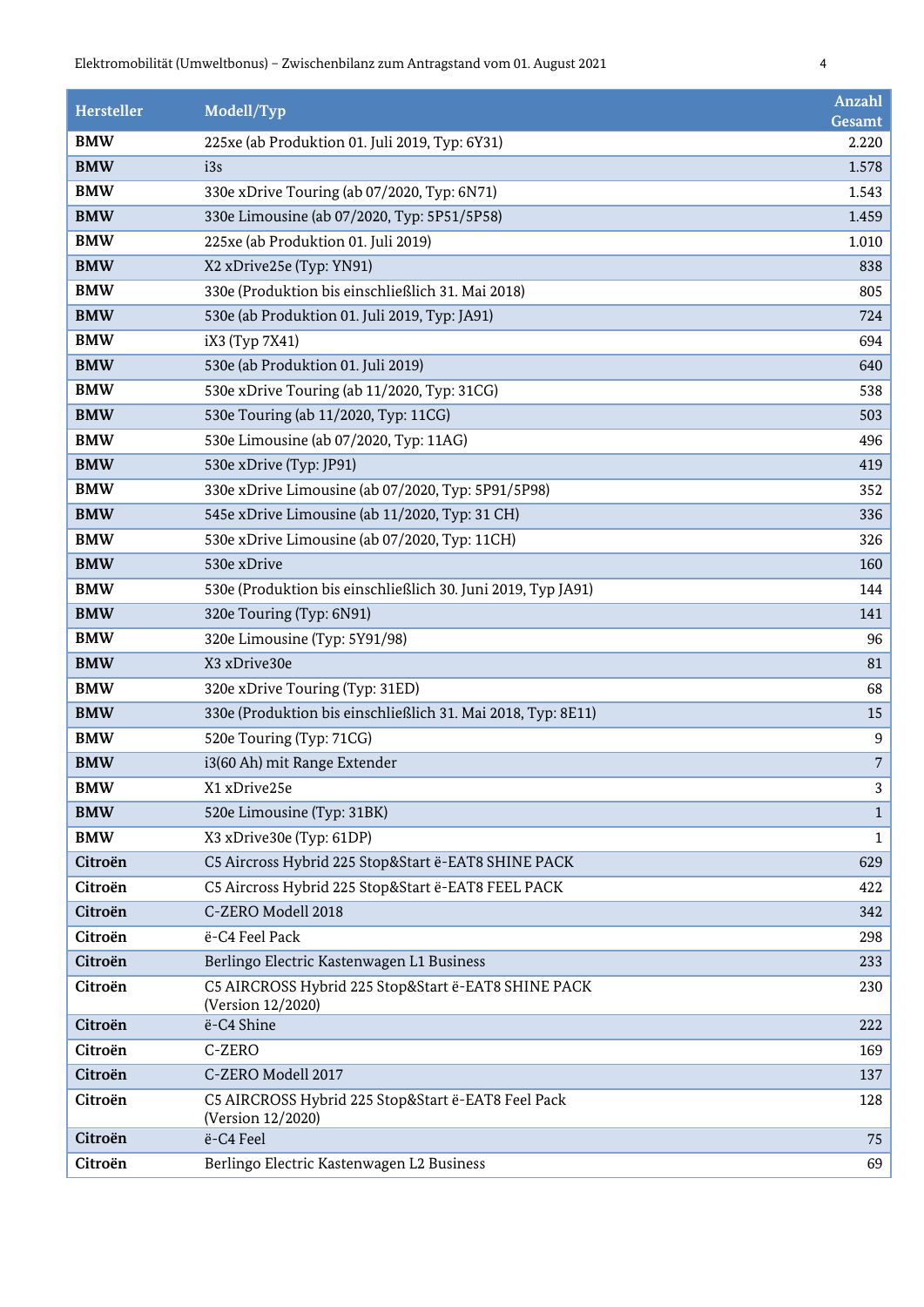| Hersteller | Modell/Typ                                                    | Anzahl<br>Gesamt |
|------------|---------------------------------------------------------------|------------------|
| Citroën    | ë-SpaceTourer M FEEL Elektromotor 136 50kWh                   | 68               |
| Citroën    | ë-SpaceTourer M SHINE Elektromotor 136 50kWh                  | 59               |
| Citroën    | ë-SpaceTourer M BUSINESS LOUNGE Elektromotor 136<br>50kWh     | 40               |
| Citroën    | ë-Jumpy L2 Club 75 kWh                                        | 39               |
| Citroën    | ë-SpaceTourer XL BUSINESS LOUNGE Elektromotor 136<br>50kWh    | 35               |
| Citroën    | C5 Aircross Hybrid 225 Stop&Start ë-EAT8 C-Series             | 34               |
| Citroën    | Berlingo Electric Kastenwagen L1 Profi                        | 24               |
| Citroën    | Berlingo Electric Kastenwagen L1 Business (mit Batteriemiete) | 22               |
| Citroën    | E-Mehari (mit Batteriemiete)                                  | 20               |
| Citroën    | ë-SpaceTourer XL FEEL Elektromotor 136 50kWh                  | 19               |
| Citroën    | ë-SpaceTourer XL SHINE Elektromotor 136 50kWh                 | 19               |
| Citroën    | ë-Jumpy Kombi M Elektromotor 136 75kWh                        | 17               |
| Citroën    | ë-Jumpy L2 Club 50 kWh                                        | 12               |
| Citroën    | ë-Jumpy Kombi M Elektromotor 136 50kWh                        | 11               |
| Citroën    | E-Mehari MJ 2018 Hardtop                                      | 11               |
| Citroën    | ë-SpaceTourer M BUSINESS LOUNGE Elektromotor 136<br>75kWh     | 8                |
| Citroën    | ë-SpaceTourer M BUSINESS Elektromotor 136 50kWh               | 8                |
| Citroën    | ë-Jumpy Kombi XL Elektromotor 136 75kWh                       | 8                |
| Citroën    | ë-SpaceTourer XL BUSINESS Elektromotor 136 50kWh              | $\overline{7}$   |
| Citroën    | ë-SpaceTourer M BUSINESS Elektromotor 13675kWh                | 7                |
| Citroën    | ë-Jumpy L3 Club 75 kWh                                        | $\overline{7}$   |
| Citroën    | Berlingo Electric Kastenwagen L2 Profi                        | 7                |
| Citroën    | E-Mehari MJ 2018 Softtop                                      | 6                |
| Citroën    | Berlingo Electric Kastenwagen L2 Business (mit Batteriemiete) | 5                |
| Citroën    | ë-SpaceTourer M SHINE Elektromotor 136 75kWh                  | 5                |
| Citroën    | ë-SpaceTourer XL BUSINESS LOUNGE Elektromotor 136<br>75kWh    | 5                |
| Citroën    | ë-Jumpy L2 Driver 75 kWh                                      | 5                |
| Citroën    | ë-SpaceTourer XL FEEL Elektromotor 136 75kWh                  | 4                |
| Citroën    | Berlingo Electric Kastenwagen L1 Profi (mit Batteriemiete)    | 4                |
| Citroën    | ë-SpaceTourer M FEEL Elektromotor 13675kWh                    | 4                |
| Citroën    | ë-Jumpy L2 Control 50 kWh                                     | 3                |
| Citroën    | ë-SpaceTourer XL SHINE Elektromotor 136 75kWh                 | 3                |
| Citroën    | ë-SpaceTourer XL BUSINESS Elektromotor 136 75kWh              | $\overline{2}$   |
| Citroën    | ë-Jumpy L2 Driver 50 kWh                                      | $\boldsymbol{2}$ |
| Citroën    | ë-Berlingo M Feel Pack                                        | $\overline{2}$   |
| Citroën    | ë-Jumpy L3 Club 50 kWh                                        | $\boldsymbol{2}$ |
| Citroën    | ë-SpaceTourer XS FEEL Elektromotor 136 50kWh                  | $\overline{2}$   |
| Citroën    | E-Mehari Sondermodell Styled by Courrèges                     | $\overline{a}$   |
| Citroën    | ë-Jumpy L1 Control 50 kWh                                     | $\mathbf{1}$     |
| Citroën    | ë-Jumpy Kombi XL Elektromotor 136 50kWh                       | $\mathbf{1}$     |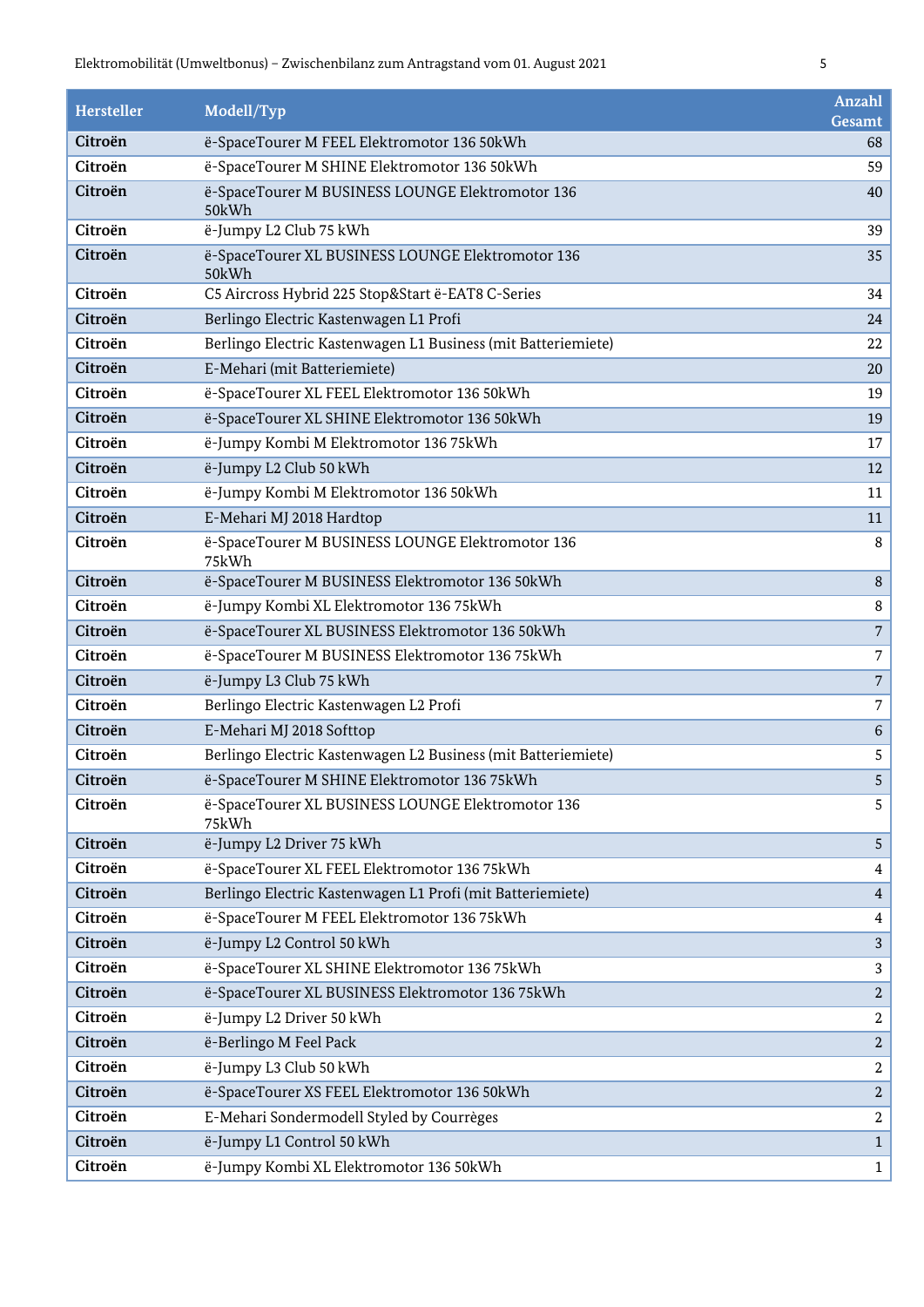| Hersteller                | Modell/Typ                                         | Anzahl                 |
|---------------------------|----------------------------------------------------|------------------------|
| Citroën                   | ë-Jumpy L1 Club 50 kWh                             | Gesamt<br>$\mathbf{1}$ |
| Citroën                   | ë-Jumpy L3 Driver 75 kWh                           | $\mathbf{1}$           |
| Citroën                   | ë-Berlingo M Feel                                  | $\mathbf{1}$           |
| Citroën                   | ë-SpaceTourer XS BUSINESS Elektromotor 136 50kWh   | $\mathbf{1}$           |
| Dacia                     | <b>Spring Business</b>                             | 177                    |
| <b>DFSK</b>               | SERES 3 (Optionspaket 2)                           | 51                     |
| <b>DFSK</b>               | SERES 3 (Optionspaket 1)                           | 14                     |
| <b>DS Automobiles</b>     | DS 7 CROSSBACK E-TENSE 4x4 Be Chic                 | 226                    |
| <b>DS Automobiles</b>     | DS 7 CROSSBACK E-TENSE 4x4 PERFORMANCE Line        | 169                    |
| <b>DS Automobiles</b>     | DS 7 CROSSBACK E-TENSE 4x4 Grand Chic              | 79                     |
| <b>DS Automobiles</b>     | DS 3 CROSSBACK E-TENSE PERFORMANCE Line Mj. 20     | 59                     |
| <b>DS Automobiles</b>     | DS 3 CROSSBACK E-TENSE So Chic Mj. 20              | 57                     |
| <b>DS Automobiles</b>     | DS 7 CROSSBACK E-TENSE 4x4 300 Performance Line    | 54                     |
| <b>DS Automobiles</b>     | DS 7 CROSSBACK E-TENSE 4x4 300 Grand Chic          | 50                     |
| <b>DS Automobiles</b>     | DS 3 CROSSBACK E-TENSE PERFORMANCE Line Mj. 19     | 39                     |
| <b>DS Automobiles</b>     | DS 7 CROSSBACK E-TENSE 4x4 LOUVRE                  | 39                     |
| <b>DS Automobiles</b>     | DS 7 CROSSBACK E-TENSE 225 Performance Line        | 37                     |
| <b>DS Automobiles</b>     | DS 3 CROSSBACK E-TENSE So Chic Mj. 19              | 32                     |
| <b>DS Automobiles</b>     | DS 7 CROSSBACK E-TENSE 4x4 300 Performance Line +  | $27\,$                 |
| <b>DS Automobiles</b>     | DS 7 CROSSBACK E-TENSE 225 Grand Chic              | 27                     |
| <b>DS Automobiles</b>     | DS 3 CROSSBACK E-TENSE PERFORMANCE Line Mj. 21.0   | 24                     |
| <b>DS Automobiles</b>     | DS 3 CROSSBACK E-TENSE So Chic Mj. 21.0            | $17\,$                 |
| <b>DS Automobiles</b>     | DS 7 CROSSBACK E-TENSE 225 So Chic                 | 16                     |
| <b>DS Automobiles</b>     | DS 7 CROSSBACK E-TENSE 225 Performance Line +      | 13                     |
| <b>DS Automobiles</b>     | DS 3 CROSSBACK E-TENSE Grand Chic Mj. 21.0         | $\sqrt{7}$             |
| <b>DS Automobiles</b>     | DS 3 CROSSBACK E-TENSE PERFORMANCE Line + Mj. 21.0 | 6                      |
| <b>DS Automobiles</b>     | DS 3 CROSSBACK E-TENSE Inès de la Fressange        | 3                      |
| <b>DS Automobiles</b>     | DS 7 CROSSBACK E-TENSE 4x4 300 So Chic             | 3                      |
| <b>DS Automobiles</b>     | DS 9 E-TENSE 225 RIVOLI +                          | $\sqrt{2}$             |
| <b>DS Automobiles</b>     | DS 9 E-TENSE 225 Performance Line +                | 1                      |
| <b>DS Automobiles</b>     | DS 4 E-TENSE 225 BASTILLE +                        | $\mathbf{1}$           |
| e.GO                      | Life First Edition                                 | 550                    |
| e.GO                      | Life First Edition Mj. 2020                        | 146                    |
| Esagono<br>Energia s.r.l. | PL25-Gastone                                       | 3                      |
| <b>EVUM</b>               | aCar First Mover mit Pritsche                      | 7                      |
| <b>EVUM</b>               | aCar First Mover mit Plane und Spriegel            | 3                      |
| Fiat                      | Neuer 500 Icon                                     | 1.548                  |
| Fiat                      | Neuer 500 Cabrio "la Prima"                        | 1.029                  |
| Fiat                      | Neuer 500 Cabrio Icon                              | 951                    |
| Fiat                      | Neuer 500 "la Prima"                               | 668                    |
| Fiat                      | Neuer 500 Cabrio "la Prima" Opening Edition        | 361                    |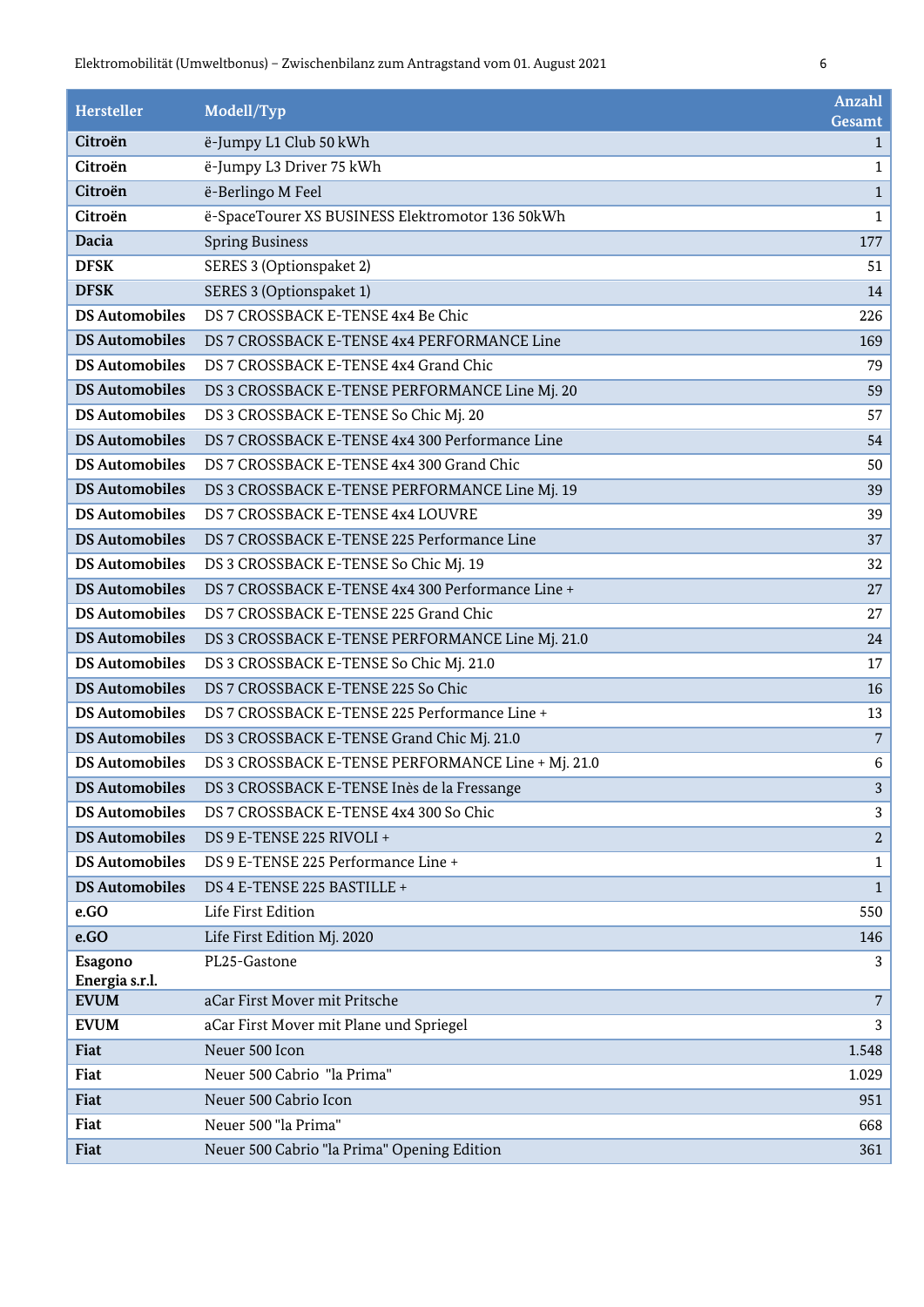| <b>Hersteller</b> | Modell/Typ                                                                | <b>Anzahl</b><br>Gesamt |
|-------------------|---------------------------------------------------------------------------|-------------------------|
| Fiat              | Neuer 500 Action                                                          | 305                     |
| Fiat              | Neuer 500 3+1 Icon                                                        | 288                     |
| Fiat              | Neuer 500 3+1 "la Prima"                                                  | 101                     |
| Fiat              | Neuer 500 Passion                                                         | 79                      |
| Fiat              | Neuer 500 Cabrio Passion                                                  | 77                      |
| Fiat              | Neuer 500 Business Edition                                                | 77                      |
| Fiat              | Neuer 500 3+1 Passion                                                     | 31                      |
| Fiat              | E-Ducato L2H2 verblecht AG0.7                                             | 22                      |
| Fiat              | E-Ducato L4H2 verblecht BG0.7                                             | $\overline{4}$          |
| Fiat              | E-Ducato L2H1 verblecht AL0.7                                             | $\mathbf{1}$            |
| Ford              | Kuga ST-Line X MY 2020.75                                                 | 2.554                   |
| Ford              | Kuga 2.5l Duratec PHEV 165 kW (225 PS) (Modelljahr 2021.50)               | 1.987                   |
| Ford              | Kuga ST-Line X MY 2020.5                                                  | 1.740                   |
| Ford              | <b>EXPLORER ST-LINE 3.0L EcoBoost</b>                                     | 1.092                   |
| Ford              | Kuga ST-Line X MY 2021.25                                                 | 1.047                   |
| Ford              | Kuga Titanium MY 2020.5                                                   | 801                     |
| Ford              | Kuga Titanium X MY 2020.5                                                 | 780                     |
| Ford              | Kuga Vignale MY 2021.25                                                   | 733                     |
| Ford              | Kuga Titanium MY 2020.75                                                  | 614                     |
| Ford              | Kuga Titanium X MY 2020.75                                                | 608                     |
| Ford              | Kuga Titanium X MY 2021.25                                                | 567                     |
| Ford              | Mustang Mach-E                                                            | 564                     |
| Ford              | Kuga ST-Line MY 2020.75                                                   | 485                     |
| Ford              | Kuga Titanium MY 2021.25                                                  | 415                     |
| Ford              | <b>EXPLORER PLATINUM 3.0L EcoBoost</b>                                    | 382                     |
| Ford              | Kuga Vignale MY 2020.75                                                   | 327                     |
| Ford              | Kuga ST-Line MY 2021.25                                                   | 224                     |
| Ford              | Kuga ST-Line MY 2020.5                                                    | 150                     |
| Ford              | Transit Custom Kastenwagen Einzelkabine LKW Trend                         | 144                     |
| Ford              | Kuga Vignale MY 2020.5                                                    | 133                     |
| Ford              | Tourneo Custom Bus Titanium                                               | 68                      |
| Ford              | Transit Custom Kastenwagen Einzelkabine LKW Basis                         | 35                      |
| Ford              | Transit Custom Kombi PKW Trend                                            | 35                      |
| Ford              | Kuga ST-Line X                                                            | 30                      |
| Ford              | Focus                                                                     | 25                      |
| Ford              | Transit Custom Kastenwagen Einzelkabine LKW Limited                       | 17                      |
| Ford              | Kuga 2.5l Duratec PHEV 165 kW (225 PS) ST-Line X<br>(Modelljahr 2021.50)  | 17                      |
| Ford              | Kuga 2.5l Duratec PHEV 165 kW (225 PS) ST-Line (Modelljahr<br>2021.50)    | 10                      |
| Ford              | Kuga 2.5l Duratec PHEV 165 kW (225 PS) Vignale (Modelljahr<br>2021.50)    | 8                       |
| Ford              | Kuga 2.51 Duratec PHEV 165 kW (225 PS) Titanium X<br>(Modelljahr 2021.50) | $6\,$                   |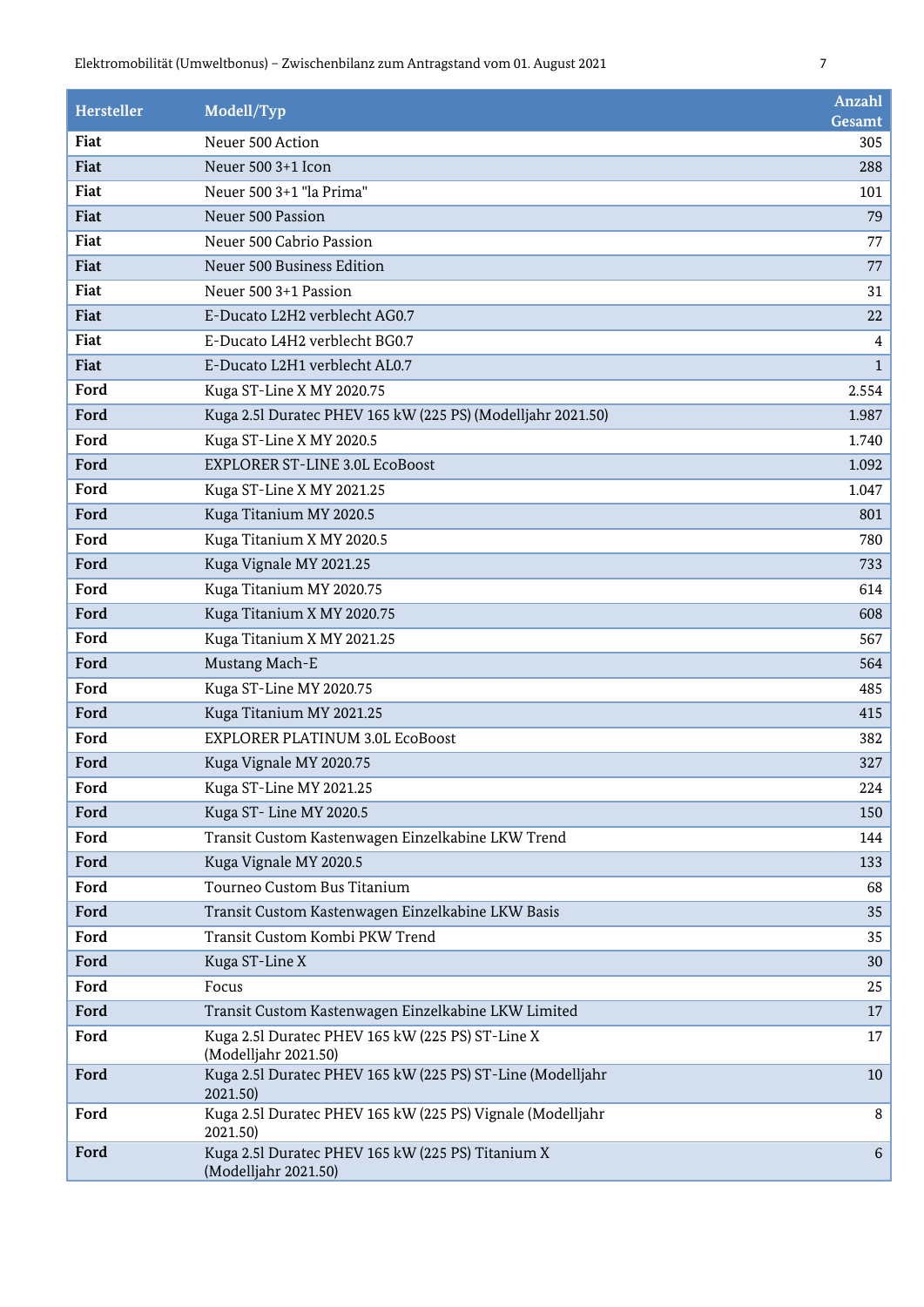| <b>Hersteller</b> | Modell/Typ                                                                    | <b>Anzahl</b><br>Gesamt |
|-------------------|-------------------------------------------------------------------------------|-------------------------|
| Ford              | Kuga 2.5l Duratec PHEV 165 kW (225 PS) Titanium                               | 6                       |
|                   | (Modelljahr 2021.50)                                                          |                         |
| Ford              | C-Max                                                                         | 5                       |
| Ford              | Kuga Titanium X                                                               | $\overline{4}$          |
| Ford              | Kuga Titanium                                                                 | $\overline{4}$          |
| Ford              | Kuga Vignale                                                                  | 3                       |
| Ford              | Kuga ST-Line                                                                  | $\mathbf 1$             |
| Ford              | Kuga 2.5l Duratec PHEV 165 kW (225 PS) Cool & Connect<br>(Modelljahr 2021.50) | $\mathbf{1}$            |
| Goupil            | G4 M 13.8 kWh (N1)                                                            | 336                     |
| Goupil            | G4 L 9 kWh (N1)                                                               | 9                       |
| Goupil            | G4 M 9 kWh (N1)                                                               | $\overline{4}$          |
| Goupil            | G4 L 13.8 kWh (N1)                                                            | 3                       |
| Goupil            | G5 11.5 kWh (N1)                                                              | $\overline{2}$          |
| Honda             | Honda e MY20                                                                  | 1.329                   |
| Honda             | Honda e MY21                                                                  | 110                     |
| Hyundai           | KONA Elektro DAB+                                                             | 10.664                  |
| Hyundai           | KONA Elektro Premium (150kW)                                                  | 4.762                   |
| Hyundai           | <b>KONA Elektro MY21</b>                                                      | 3.703                   |
| Hyundai           | <b>KONA Elektro</b>                                                           | 3.618                   |
| Hyundai           | <b>IONIQ Elektro PREMIUM</b>                                                  | 2.796                   |
| Hyundai           | KONA Elektro Style (150kW)                                                    | 2.461                   |
| Hyundai           | <b>IONIQ Elektro STYLE</b>                                                    | 1.898                   |
| Hyundai           | IONIQ Plug-in-Hybrid                                                          | 1.603                   |
| Hyundai           | IONIQ Plug-in-Hybrid PREMIUM (C07)                                            | 1.464                   |
| Hyundai           | Tucson Plug-in-Hybrid                                                         | 1.380                   |
| Hyundai           | <b>IONIQ Elektro</b>                                                          | 1.204                   |
| Hyundai           | IONIQ Elektro DAB+                                                            | 1.142                   |
| Hyundai           | IONIQ 5                                                                       | 1.063                   |
| Hyundai           | IONIQ Plug-in-Hybrid STYLE (C07)                                              | 872                     |
| Hyundai           | KONA Elektro Trend (150kW)                                                    | 768                     |
| Hyundai           | KONA Elektro Style (100kW)                                                    | 634                     |
| Hyundai           | Santa Fe Plug-in-Hybrid                                                       | 581                     |
| Hyundai           | KONA Elektro Trend (100kW)                                                    | 522                     |
| Hyundai           | <b>IONIQ Elektro TREND</b>                                                    | 366                     |
| Hyundai           | IONIQ Plug-in-Hybrid TREND (C07)                                              | 205                     |
| Hyundai           | <b>NEXO</b>                                                                   | 170                     |
| Hyundai           | ix35 Fuel Cell                                                                | 19                      |
| <b>JAC</b>        | $e-S2$                                                                        | 15                      |
| <b>Jaguar</b>     | I-PACE EV320 SE (21MY)                                                        | 693                     |
| <b>Jaguar</b>     | I-PACE EV400 S (21MY)                                                         | 297                     |
| <b>Jaguar</b>     | I-PACE EV400 S (20MY)                                                         | 127                     |
| <b>Jaguar</b>     | F-PACE P400e AWD R-Dynamic S (21.25MY)                                        | 32                      |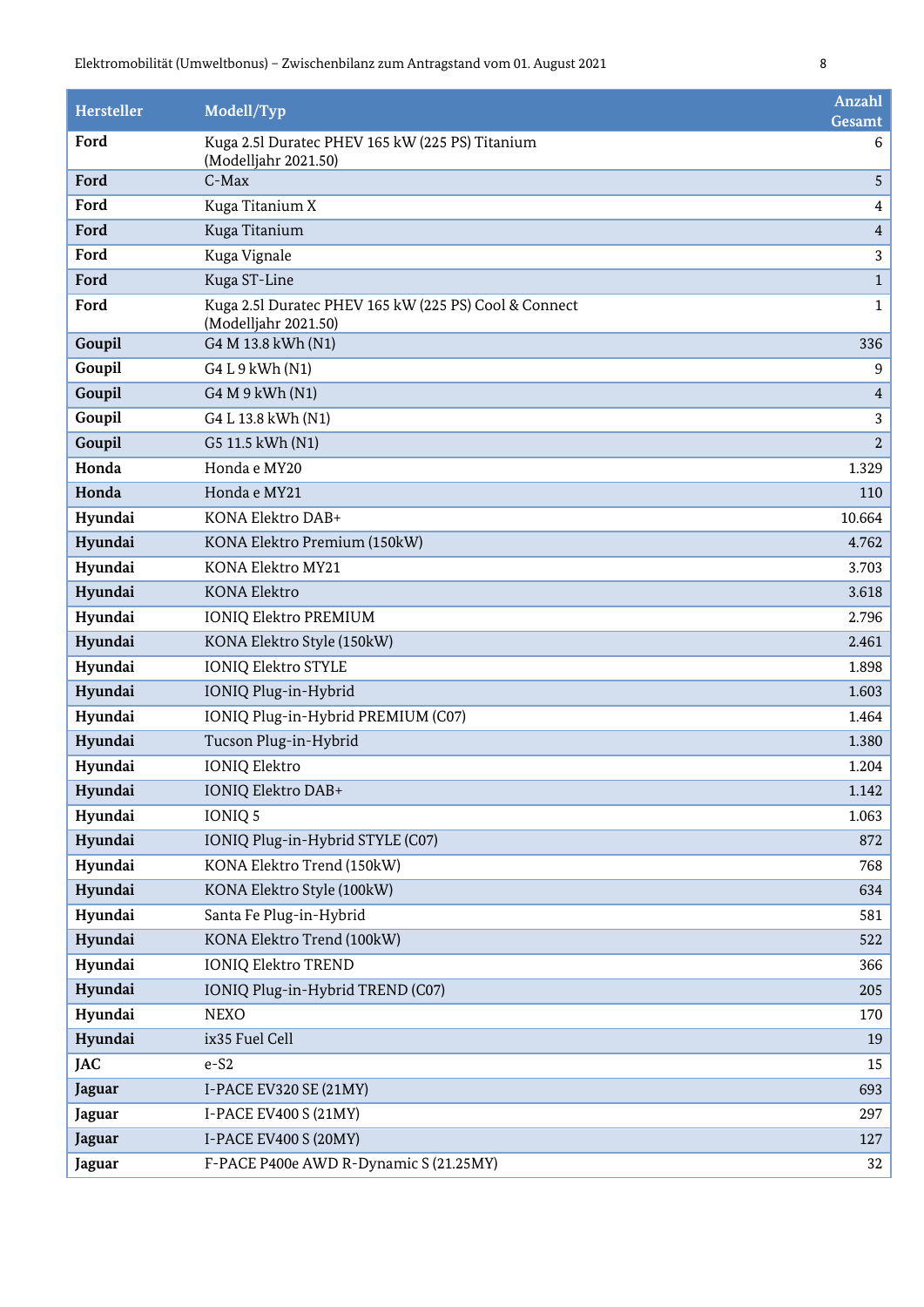| Hersteller    | Modell/Typ                                        | Anzahl<br>Gesamt |
|---------------|---------------------------------------------------|------------------|
| Jaguar        | E-PACE P300e AWD R-DYNAMIC SE (21MY)              | 32               |
| Jaguar        | F-PACE P400e AWD S (21.25MY)                      | 31               |
| Jaguar        | F-PACE P400e AWD R-Dynamic S (21MY)               | 29               |
| Jaguar        | F-PACE P400e AWD S (21MY)                         | 17               |
| Jaguar        | E-PACE P300e AWD R-DYNAMIC S (21MY)               | 15               |
| Jaguar        | F-PACE P400e AWD (21MY)                           | 15               |
| Jaguar        | F-PACE P400e AWD (21.25MY)                        | 13               |
| Jaguar        | E-PACE P300e AWD R-DYNAMIC HSE (21MY)             | 9                |
| <b>Jaguar</b> | I-PACE EV400 S (22MY)                             | $\overline{4}$   |
| Jeep          | Compass PHEV S 240PS                              | 749              |
| Jeep          | Renegade PHEV S 240PS                             | 618              |
| Jeep          | Renegade PHEV Trailhawk 240PS                     | 308              |
| Jeep          | Compass PHEV Trailhawk 240 PS                     | 164              |
| Jeep          | Compass PHEV MY21 80th                            | 148              |
| Jeep          | Compass PHEV MY21 S                               | 124              |
| Jeep          | Wrangler PHEV Rubicon                             | 92               |
| Jeep          | Compass PHEV Limited 190PS                        | 83               |
| Jeep          | Wrangler PHEV 80th Anniversary                    | 82               |
| Jeep          | Compass PHEV First Ed. 4xe 240PS                  | 77               |
| Jeep          | Compass PHEV MY21 Trailhawk                       | 70               |
| Jeep          | Renegade PHEV Limited 190PS                       | 62               |
| Jeep          | Renegade PHEV Longitude 190PS                     | 29               |
| Jeep          | Renegade PHEV First Ed. PHEV 4Xe 240PS AT, 1.3 T4 | 28               |
| Jeep          | Wrangler PHEV First Edition 4xe                   | 16               |
| Jeep          | Wrangler PHEV Sahara                              | 15               |
| Jeep          | Compass PHEV MY21 Limited                         | 10               |
| Jeep          | Compass PHEV MY21 Limited 190                     | $\mathbf{1}$     |
| Kia           | e-Niro 204 Spirit Modell 2020                     | 3.686            |
| Kia           | e-Soul 204 Spirit                                 | 2.630            |
| Kia           | Niro Plug-in Hybrid Spirit MJ20                   | 2.076            |
| Kia           | Ceed Sportswagon Plug-in Hybrid Spirit            | 1.828            |
| Kia           | Niro Plug-in Hybrid Spirit                        | 1.688            |
| Kia           | e-Niro 204 Spirit                                 | 1.674            |
| Kia           | Ceed XCeed Plug-in Hybrid Vision                  | 1.501            |
| Kia           | Ceed XCeed Plug-in Hybrid Spirit                  | 1.371            |
| Kia           | Ceed XCeed Plug-in Hybrid Platinum Edition        | 1.370            |
| Kia           | Soul EV, Play                                     | 1.208            |
| Kia           | Niro Plug-in Hybrid Vision                        | 1.029            |
| Kia           | Sorento Plug-in Hybrid Platinum                   | 1.013            |
| Kia           | Ceed Sportswagon Plug-in Hybrid Vision            | 965              |
| Kia           | e-Niro 204 Vision Modell 2020                     | 809              |
| Kia           | Ceed Sportswagon Plug-in Hybrid Platinum Edition  | 776              |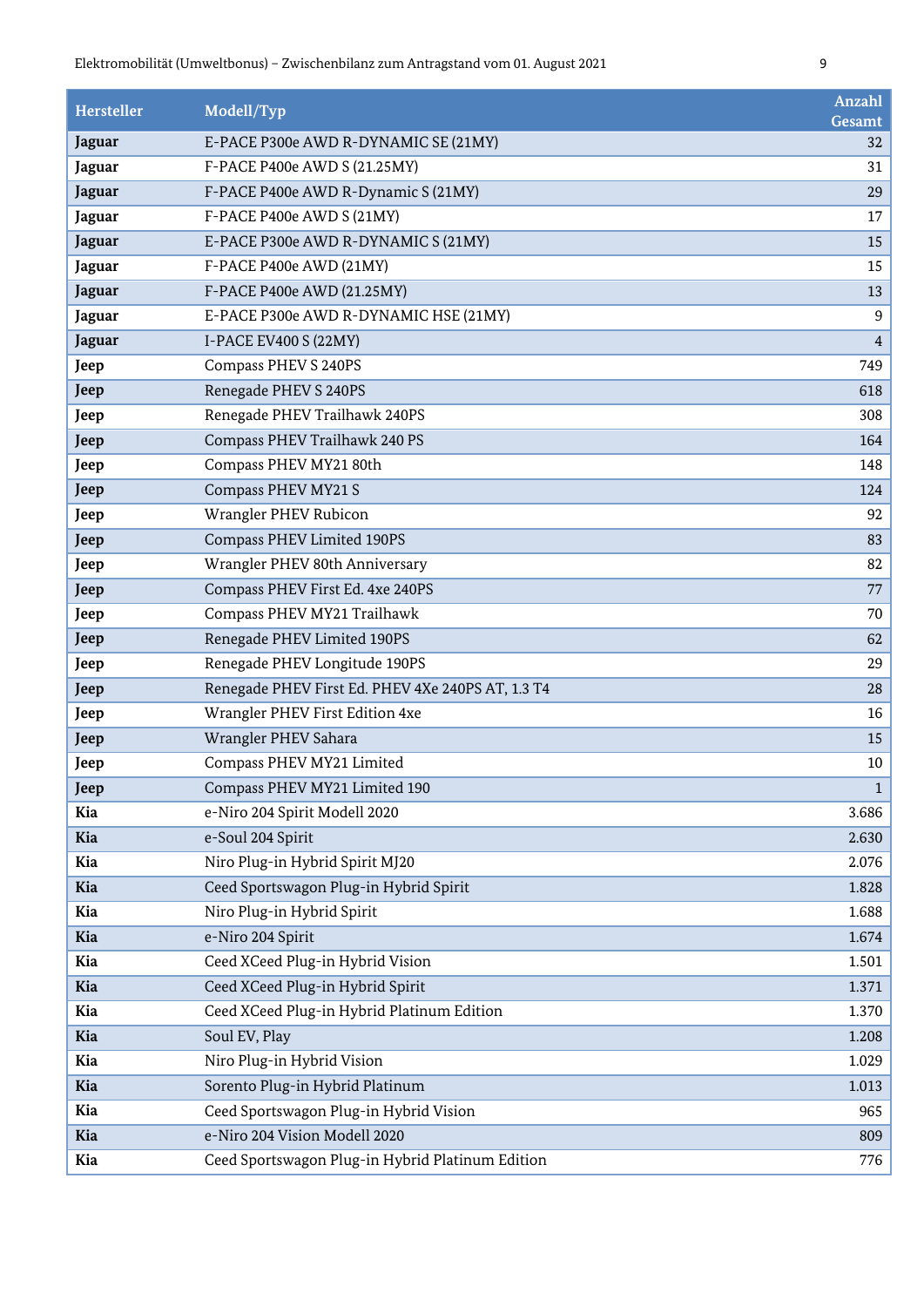| <b>Hersteller</b> | Modell/Typ                                            | Anzahl<br>Gesamt        |
|-------------------|-------------------------------------------------------|-------------------------|
| Kia               | Niro Plug-in Hybrid Spirit Modell 2019                | 714                     |
| Kia               | e-Soul 204 Vision                                     | 688                     |
| Kia               | Niro Plug-in Hybrid Vision MJ20                       | 670                     |
| Kia               | Optima Sportswagon Plug-in Hybrid Spirit Modell 2019  | 522                     |
| <b>Kia</b>        | Niro Plug-in Hybrid Vision Modell 2019                | 401                     |
| Kia               | Optima Sportswagon Plug-in Hybrid Spirit              | 381                     |
| Kia               | e-Niro 204 Vision                                     | 360                     |
| Kia               | Niro Plug-in Hybrid Edition 7 MJ20                    | 174                     |
| Kia               | e-Niro 204 Edition 7 Modell 2020                      | 154                     |
| Kia               | Optima Plug-in Hybrid Spirit                          | 109                     |
| <b>Kia</b>        | e-Niro 136 Spirit Modell 2020                         | 95                      |
| Kia               | Optima Plug-in Hybrid Spirit Modell 2019              | 82                      |
| Kia               | e-Niro 204 Edition 7                                  | 80                      |
| Kia               | e-Niro 136 Vision Modell 2020                         | 76                      |
| Kia               | Niro Plug-in Hybrid Edition 7                         | 71                      |
| Kia               | e-Soul 136 Spirit                                     | 71                      |
| <b>Kia</b>        | e-Niro 136 Edition 7 Modell 2020                      | 64                      |
| Kia               | e-Soul 136 Edition 7                                  | 61                      |
| Kia               | e-Soul 204 Edition 7                                  | 60                      |
| Kia               | e-Soul 136 Vision                                     | 53                      |
| Kia               | Sorento Plug-in Hybrid Spirit                         | 52                      |
| Kia               | e-Niro 136 Vision                                     | 52                      |
| <b>Kia</b>        | Soul EV, Plug                                         | 50                      |
| Kia               | e-Niro 136 Edition 7                                  | 44                      |
| Kia               | Niro Plug-in Hybrid Edition 7 Modell 2019             | 43                      |
| Kia               | e-Niro 136 Spirit                                     | 41                      |
| Kia               | Sorento Plug-in Hybrid Vision                         | 26                      |
| Kia               | Optima Sportswagon Plug-in Hybrid Attract             | 10                      |
| <b>Kia</b>        | e-Soul 204 Spirit MJ22                                | 8                       |
| Kia               | Optima Plug-in Hybrid Attract                         | 8                       |
| Kia               | Optima Sportswagon Plug-in Hybrid Attract Modell 2019 | $\overline{7}$          |
| Kia               | Niro Plug-in Hybrid Spirit Modell 2022                | 4                       |
| Kia               | Niro Plug-in Hybrid Edition 7 Modell 2022             | $\overline{a}$          |
| Kia               | e-Soul 204 Vision MJ22                                | $\overline{\mathbf{2}}$ |
| Kia               | e-Soul 136 Vision MJ22                                | $\mathbf{1}$            |
| <b>Land Rover</b> | Range Rover Evoque P300e S (21MY)                     | 122                     |
| <b>Land Rover</b> | Range Rover Evoque P300e R-Dynamic SE (20.5MY)        | 113                     |
| <b>Land Rover</b> | Range Rover Evoque P300e R-Dynamic SE (21MY)          | 97                      |
| <b>Land Rover</b> | Discovery Sport P300e S (21MY)                        | 75                      |
| <b>Land Rover</b> | Range Rover Evoque P300e S (20.5MY)                   | 71                      |
| <b>Land Rover</b> | Range Rover Evoque P300e R-Dynamic S (21MY)           | 63                      |
| <b>Land Rover</b> | Range Rover Evoque P300e R-Dynamic S (20.5MY)         | 61                      |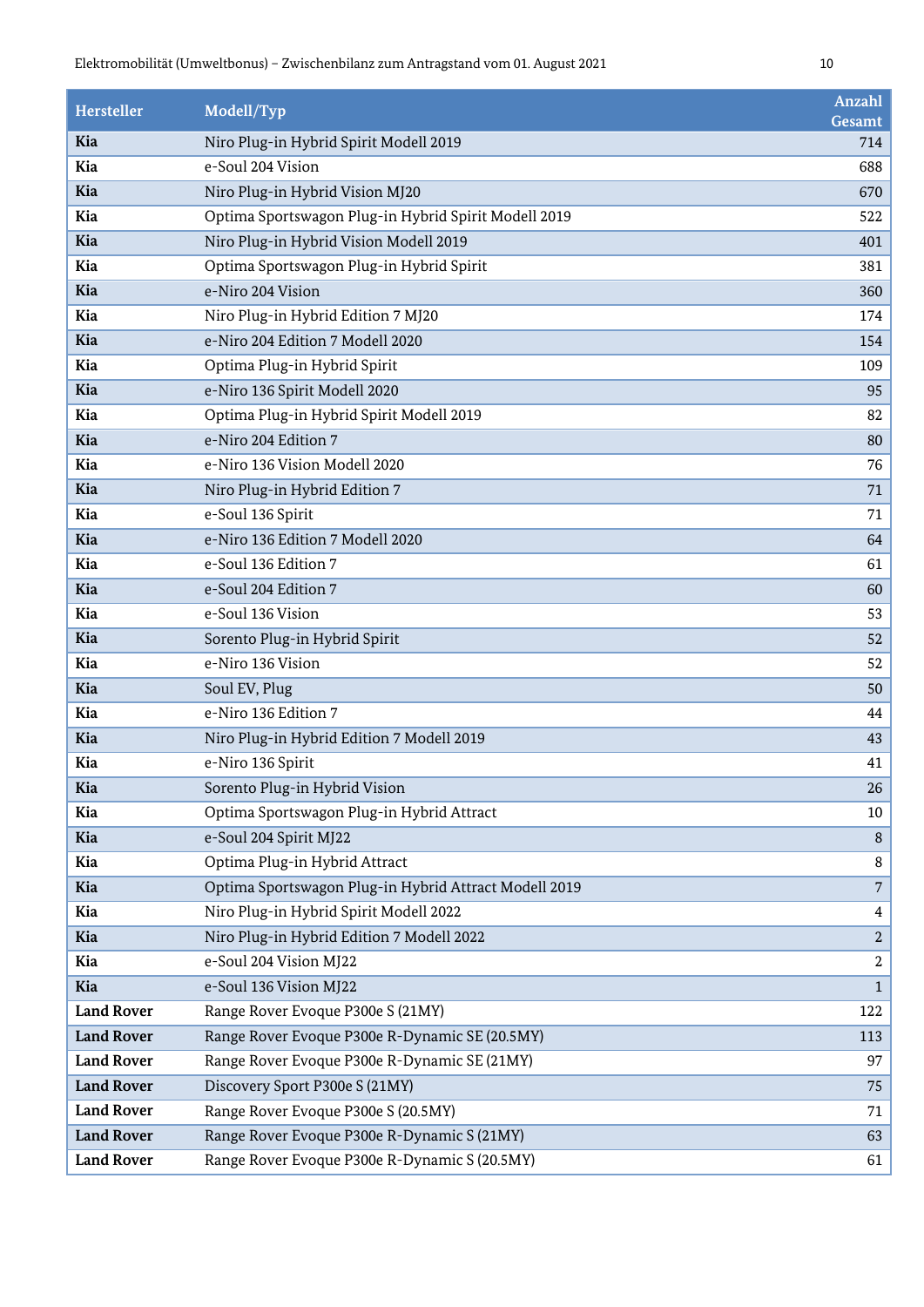| <b>Hersteller</b> | Modell/Typ                                      | <b>Anzahl</b><br><b>Gesamt</b> |
|-------------------|-------------------------------------------------|--------------------------------|
| <b>Land Rover</b> | Range Rover Velar P400e AWD R-Dynamic (21MY)    | 57                             |
| <b>Land Rover</b> | Range Rover Velar P400e AWD S (21MY)            | 49                             |
| <b>Land Rover</b> | Range Rover Evoque P300e SE (20.5MY)            | 49                             |
| <b>Land Rover</b> | Range Rover Evoque P300e SE (21MY)              | 46                             |
| <b>Land Rover</b> | Discovery Sport P300e R-Dynamic SE (21MY)       | 41                             |
| <b>Land Rover</b> | Discovery Sport P300e S (20.5MY)                | 41                             |
| <b>Land Rover</b> | Range Rover Evoque P300e R-Dynamic HSE (20.5MY) | 41                             |
| <b>Land Rover</b> | Discovery Sport P300e R-Dynamic SE (20.5MY)     | 41                             |
| <b>Land Rover</b> | Discovery Sport P300e SE (21MY)                 | 36                             |
| <b>Land Rover</b> | Range Rover Evoque P300e (20.5MY)               | 34                             |
| <b>Land Rover</b> | Range Rover Velar P400e AWD (21MY)              | 31                             |
| <b>Land Rover</b> | Discovery Sport P300e SE (20.5MY)               | 30                             |
| <b>Land Rover</b> | Discovery Sport P300e R-Dynamic S (20.5MY)      | 28                             |
| <b>Land Rover</b> | Range Rover Evoque P300e R-Dynamic HSE (21MY)   | 26                             |
| <b>Land Rover</b> | Discovery Sport P300e R-Dynamic S (21MY)        | 25                             |
| <b>Land Rover</b> | Range Rover Evoque P300e AUTOBIOGRAPHY (21MY)   | 24                             |
| <b>Land Rover</b> | Discovery Sport P300e HSE (21MY)                | 22                             |
| <b>Land Rover</b> | Discovery Sport P300e (20.5MY)                  | 22                             |
| <b>Land Rover</b> | Discovery Sport P300e R-Dynamic HSE (21MY)      | 15                             |
| <b>Land Rover</b> | Defender 110 P400e AWD (22MY)                   | 14                             |
| <b>Land Rover</b> | Discovery Sport P300e R-Dynamic HSE (20.5MY)    | 14                             |
| <b>Land Rover</b> | Range Rover Evoque P300e HSE (21MY)             | 13                             |
| <b>Land Rover</b> | Range Rover Evoque P300e HSE (20.5MY)           | 12                             |
| <b>Land Rover</b> | Range Rover Evoque P300e R-Dynamic (20.5MY)     | 6                              |
| <b>Land Rover</b> | Discovery Sport P300e HSE (20.5MY)              | $\,6\,$                        |
| <b>Land Rover</b> | Range Rover Evoque P300e NOLITA EDITION (21MY)  | 3                              |
| <b>Land Rover</b> | Discovery Sport P300e R-Dynamic (20.5MY)        | 3                              |
| <b>LEVC</b>       | TX Vista                                        | 32                             |
| <b>LEVC</b>       | <b>TX VISTA (2021)</b>                          | 10                             |
| <b>LEVC</b>       | VN5 City                                        | 3                              |
| <b>LEVC</b>       | <b>TXICON</b>                                   | 3                              |
| <b>LEVC</b>       | <b>VN5 Business</b>                             | $\mathbf{1}$                   |
| <b>LEVC</b>       | VN5 Ultima                                      | $\mathbf{1}$                   |
| Lexus (Toyota)    | <b>UX 300e</b>                                  | 10                             |
| Ligier            | Pulse 4 KS/NKS lang                             | $\mathbf{1}$                   |
| Lynk & Co         | Lynk & Co 01                                    | $\mathbf{1}$                   |
| <b>MAN</b>        | TGE 3.140 E                                     | 36                             |
| <b>Maxus</b>      | EV80 Panel van                                  | 210                            |
| <b>Maxus</b>      | eDeliver3 Panel Van 53 kWh LWB                  | 11                             |
| <b>Maxus</b>      | EV80 Panel Van High Roof 2020                   | 7                              |
| <b>Maxus</b>      | EV80 Chassis cabin                              | 6                              |
| <b>Maxus</b>      | eDeliver3 Panel Van 53 kWh SWB                  | $\overline{4}$                 |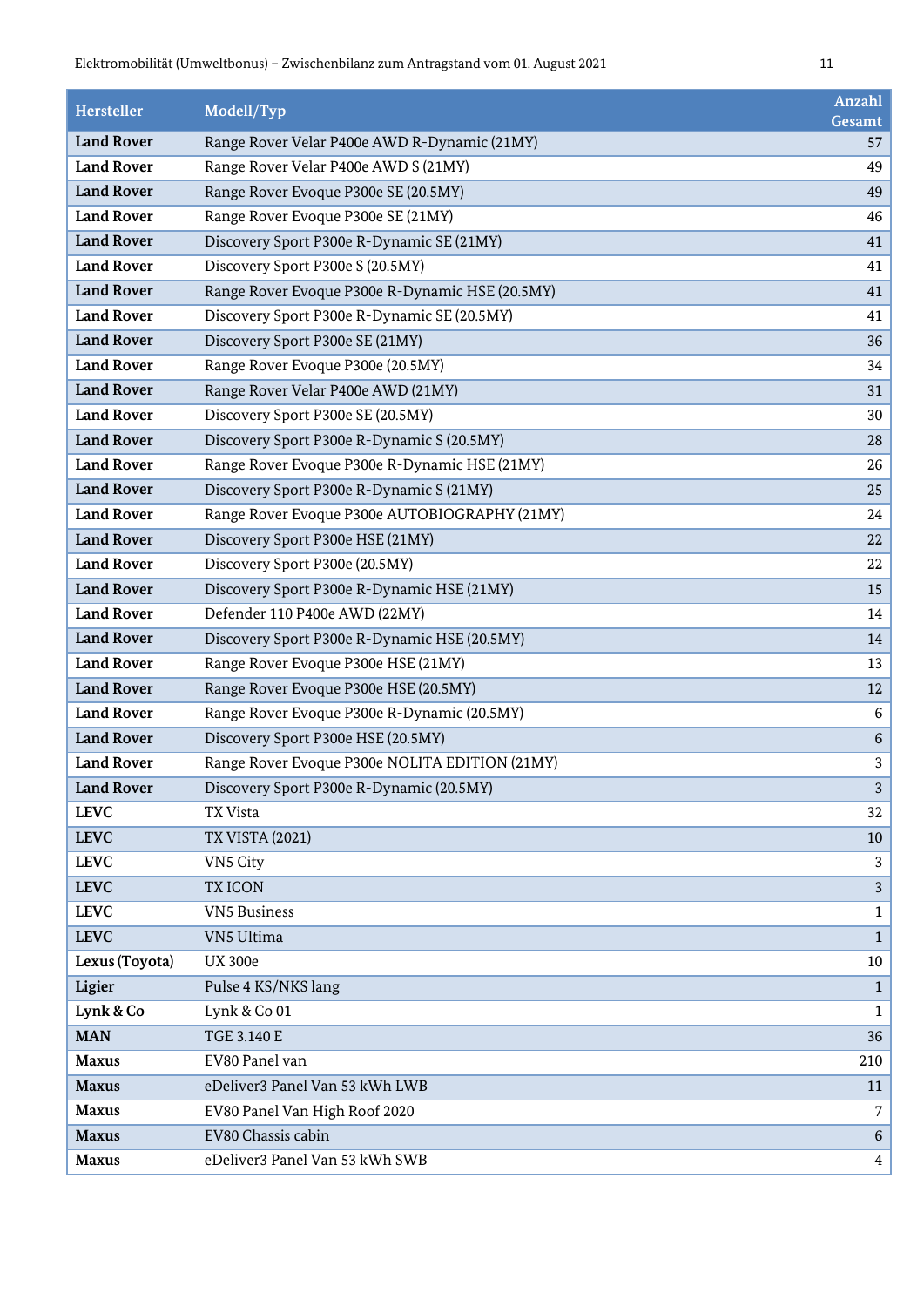| <b>Hersteller</b> | Modell/Typ                        | Anzahl<br>Gesamt |
|-------------------|-----------------------------------|------------------|
| <b>Maxus</b>      | EV80 Panel Van High Roof 2018     | $\mathbf{1}$     |
| <b>Maxus</b>      | EV80 Chassis Cab 2020             | 1                |
| Mazda             | $MX-30$                           | 4.017            |
| Mazda             | MX-30 2021                        | 907              |
| Mercedes-Benz     | C 300 de T-Modell                 | 6.320            |
| Mercedes-Benz     | A 250 e Kompaktlimousine          | 4.336            |
| Mercedes-Benz     | GLC 300 de 4MATIC (SUV)           | 4.226            |
| Mercedes-Benz     | E 300 de T-Modell                 | 3.818            |
| Mercedes-Benz     | A 250 e Kompaktlimousine (MJ 801) | 3.680            |
| Mercedes-Benz     | CLA 250 e (Shooting Brake)        | 3.589            |
| Mercedes-Benz     | GLC 300 e 4MATIC (SUV)            | 3.587            |
| Mercedes-Benz     | A 250 e Limousine (MJ 801)        | 3.410            |
| Mercedes-Benz     | A 250 e                           | 3.221            |
| Mercedes-Benz     | GLA 250 e (SUV)                   | 3.111            |
| Mercedes-Benz     | B 250 e (Sportstourer)            | 3.095            |
| Mercedes-Benz     | EQC 400 4MATIC                    | 2.928            |
| Mercedes-Benz     | E 300 de T-Modell (MJ 800)        | 2.564            |
| Mercedes-Benz     | E 300 de (T-Modell) (MJ 801)      | 2.229            |
| Mercedes-Benz     | CLA 250 e (Coupé)                 | 2.175            |
| Mercedes-Benz     | C 300 e T-Modell                  | 1.973            |
| Mercedes-Benz     | E 350e                            | 1.822            |
| Mercedes-Benz     | E 300 de 4MATIC (T-Modell)        | 1.686            |
| Mercedes-Benz     | GLE 350 de 4MATIC (SUV)           | 1.664            |
| Mercedes-Benz     | GLC 300 e 4MATIC (Coupé)          | 1.272            |
| Mercedes-Benz     | C 350e T-Modell                   | 1.220            |
| Mercedes-Benz     | GLE 350 de 4MATIC SUV (MJ 801)    | 1.216            |
| Mercedes-Benz     | GLC 300 e 4MATIC SUV (MJ 801)     | 1.139            |
| Mercedes-Benz     | GLC 300 de 4MATIC (Coupé)         | 1.056            |
| Mercedes-Benz     | <b>EQA 250</b>                    | 1.000            |
| Mercedes-Benz     | E 300 de                          | 979              |
| Mercedes-Benz     | C 300 de                          | 964              |
| Mercedes-Benz     | E 300 de (Limousine) (MJ 801)     | 807              |
| Mercedes-Benz     | eVito Kastenwagen                 | 660              |
| Mercedes-Benz     | <b>EQV 300</b>                    | 568              |
| Mercedes-Benz     | GLC 300 e 4MATIC Coupé (MJ 801)   | 559              |
| Mercedes-Benz     | E 300 e (T-Modell)                | 542              |
| Mercedes-Benz     | C 350e                            | 512              |
| Mercedes-Benz     | E 300e                            | 486              |
| Mercedes-Benz     | E 300 e Limousine (MJ 801)        | 472              |
| Mercedes-Benz     | <b>B</b> 250e                     | 451              |
| Mercedes-Benz     | E 300 de (MJ 800)                 | 418              |
| Mercedes-Benz     | C 300 e                           | 418              |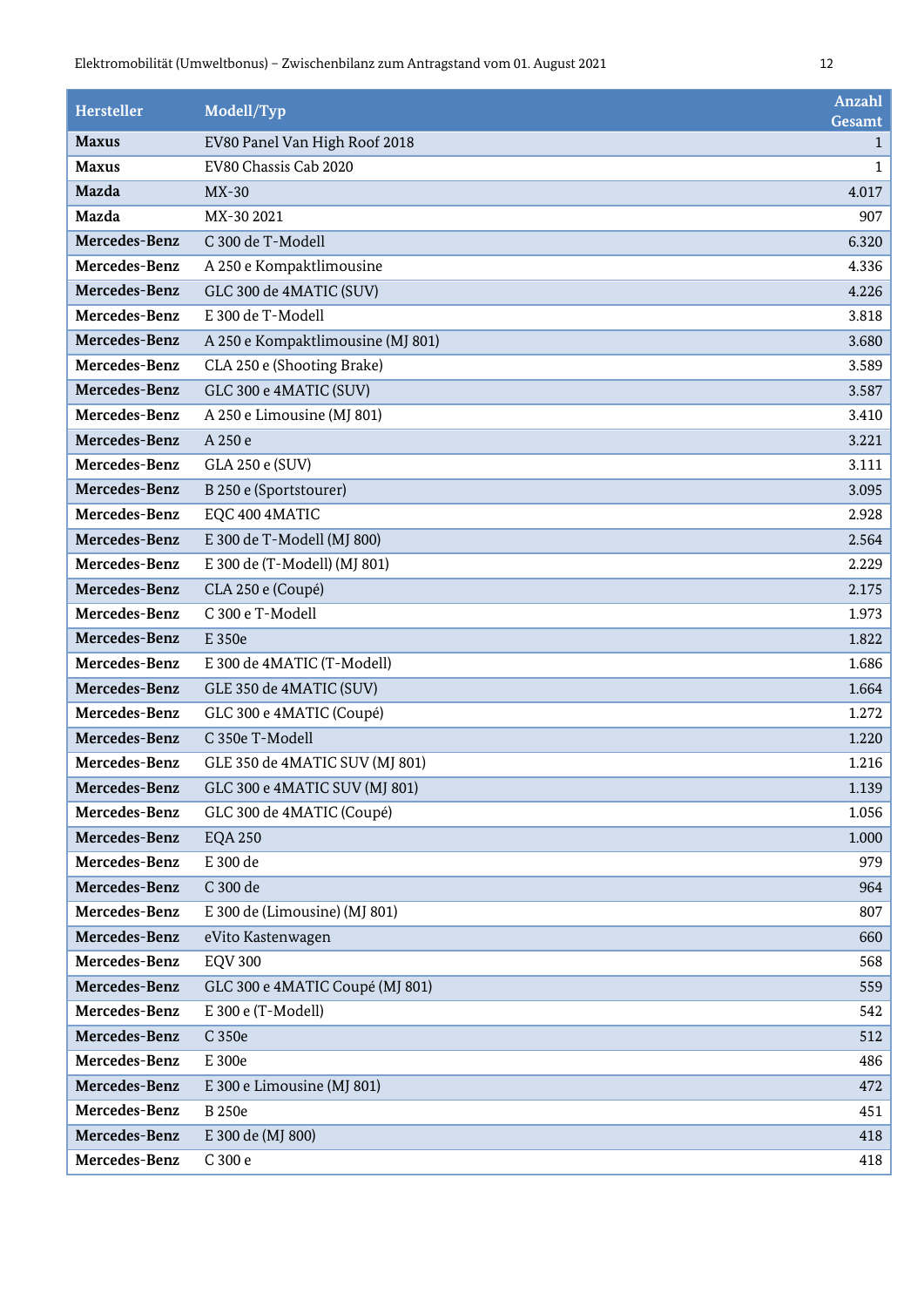| Hersteller    | Modell/Typ                                                                     | Anzahl<br>Gesamt |
|---------------|--------------------------------------------------------------------------------|------------------|
| Mercedes-Benz | E 300 de 4MATIC (Limousine)                                                    | 402              |
| Mercedes-Benz | E 300 e 4MATIC (Limousine)                                                     | 337              |
| Mercedes-Benz | GLE 350 e 4MATIC (SUV)                                                         | 319              |
| Mercedes-Benz | C 300 e 4MATIC                                                                 | 299              |
| Mercedes-Benz | GLE 350 e 4MATIC (Coupé)                                                       | 243              |
| Mercedes-Benz | A 250 e Kompaktlimousine (MJ 802)                                              | 205              |
| Mercedes-Benz | eSprinter                                                                      | 201              |
| Mercedes-Benz | A 250 e Limousine (MJ 802)                                                     | 157              |
| Mercedes-Benz | EQC 400 4MATIC (ab 17.02.2021)                                                 | 129              |
| Mercedes-Benz | EQC 400 4MATIC AMG-Line (ab 17.02.2021)                                        | 121              |
| Mercedes-Benz | E 300 e (MJ 800)                                                               | 121              |
| Mercedes-Benz | eSprinter (2021)                                                               | 93               |
| Mercedes-Benz | EQV 300 extralang                                                              | 88               |
| Mercedes-Benz | eVito Kastenwagen extralang                                                    | 76               |
| Mercedes-Benz | eVito Kastenwagen (2021)                                                       | 68               |
| Mercedes-Benz | eVito Tourer                                                                   | 66               |
| Mercedes-Benz | E 300 de T-Modell (MJ 802)                                                     | 66               |
| Mercedes-Benz | eVito Tourer (90 kWh)                                                          | 57               |
| Mercedes-Benz | E 300 de 4MATIC T-Modell (MJ 802)                                              | 45               |
| Mercedes-Benz | eVito Tourer extralang (90 kWh)                                                | 44               |
| Mercedes-Benz | E 300 e T-Modell (MJ 802)                                                      | 34               |
| Mercedes-Benz | eVito Tourer extralang                                                         | 24               |
| Mercedes-Benz | E 300 e Limousine (MJ 802)                                                     | 20               |
| Mercedes-Benz | E 300 de Limousine (MJ 802)                                                    | 17               |
| Mercedes-Benz | E 300 de 4MATIC Limousine (MJ 802)                                             | 15               |
| Mercedes-Benz | E 300 e 4MATIC Limousine (MJ 802)                                              | 7                |
| Mercedes-Benz | eVito Kastenwagen extralang (WM0)                                              | 6                |
| Mercedes-Benz | eVito Kastenwagen extralang (WM0+2021)                                         | 5                |
| Mercedes-Benz | A 250 e "Advanced" Kompaktlimousine (MJ 802)                                   | $\overline{4}$   |
| Mercedes-Benz | eVito Kastenwagen extralang (WM0 + 2021)                                       | $\mathbf{1}$     |
| <b>MINI</b>   | Cooper SE 3-Türer (Typ: 11DJ)                                                  | 7.632            |
| <b>MINI</b>   | Cooper SE Countryman ALL4 (ab 07/2020, Typ: 21BS)                              | 3.056            |
| <b>MINI</b>   | Cooper SE 3-Türer (Typ: XP31)                                                  | 1.281            |
| <b>MINI</b>   | Cooper SE Countryman ALL4 (ab Produktion 01. Juli 2019,<br><b>Typ: YU71)</b>   | 1.239            |
| <b>MINI</b>   | Cooper S E Countryman ALL4 (ab Produktion 01. Juli 2019)                       | 981              |
| <b>MINI</b>   | Cooper S E Countryman ALL4 (Produktion bis einschließlich<br>28. Februar 2018) | 809              |
| <b>MINI</b>   | Cooper SE 3-Türer                                                              | 124              |
| <b>MINI</b>   | Cooper SE Countryman ALL4 (Produktion bis einschließlich<br>28. Februar 2018)  | 21               |
| Mitsubishi    | Outlander Plug-in Hybrid, Plus                                                 | 8.859            |
| Mitsubishi    | Outlander Plug-in Hybrid                                                       | 7.203            |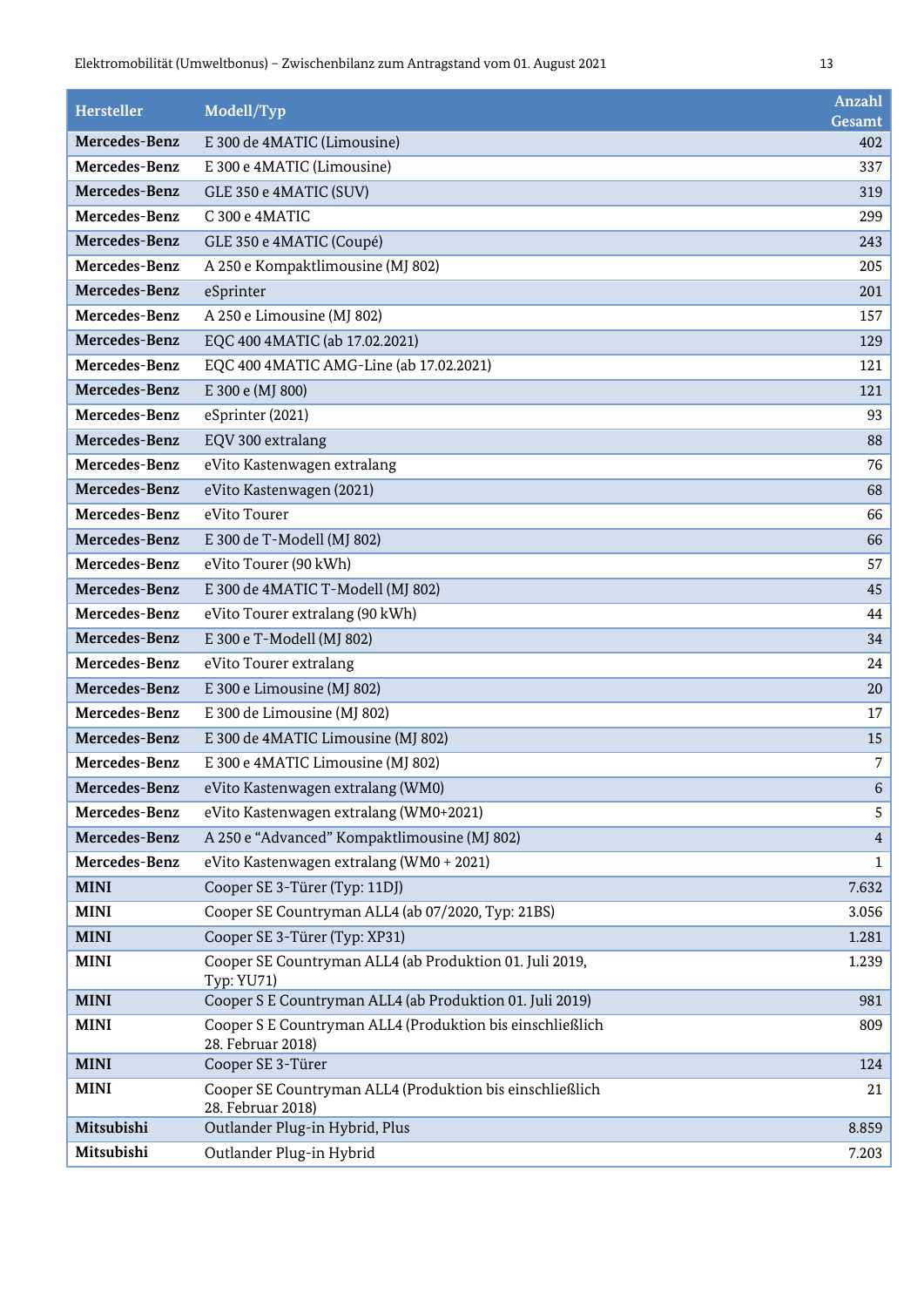| <b>Hersteller</b> | Modell/Typ                                         | <b>Anzahl</b><br>Gesamt |
|-------------------|----------------------------------------------------|-------------------------|
| Mitsubishi        | Outlander Plug-in Hybrid, Top                      | 5.866                   |
| Mitsubishi        | Eclipse Cross Plug-in Hybrid Plus                  | 874                     |
| Mitsubishi        | Eclipse Cross Plug-in Hybrid Top                   | 720                     |
| Mitsubishi        | Eclipse Cross Plug-in Hybrid Basis                 | 201                     |
| Mitsubishi        | Electric Vehicle                                   | 66                      |
| <b>Nissan</b>     | Leaf (ZE1) MY19                                    | 4.224                   |
| <b>Nissan</b>     | Leaf (ZE1)                                         | 4.011                   |
| <b>Nissan</b>     | e-NV200 (ME1)                                      | 1.635                   |
| <b>Nissan</b>     | Leaf (ZE1) MY20                                    | 1.334                   |
| <b>Nissan</b>     | Leaf, Acenta (30kWh)                               | 544                     |
| <b>Nissan</b>     | e-NV200 Evalia, Tekna 7-Sitzer                     | 263                     |
| <b>Nissan</b>     | e-NV200 Kastenwagen, Comfort                       | 245                     |
| <b>Nissan</b>     | Leaf, Tekna (30kWh)                                | 240                     |
| <b>Nissan</b>     | e-NV200 Kastenwagen, Premium                       | 204                     |
| <b>Nissan</b>     | e-NV200 Kastenwagen, Pro+                          | 117                     |
| <b>Nissan</b>     | e-NV200 Evalia, Tekna 5-Sitzer                     | 103                     |
| <b>Nissan</b>     | e-NV200 Kombi, Comfort                             | 80                      |
| <b>Nissan</b>     | Leaf, Black Edition                                | 72                      |
| <b>Nissan</b>     | LEAF (ZE1) MY21                                    | 62                      |
| <b>Nissan</b>     | e-NV200 Kombi, Premium                             | 51                      |
| <b>Nissan</b>     | Leaf, Acenta (30kWh) (mit Batteriemiete)           | 37                      |
| <b>Nissan</b>     | Leaf, Visia (24kWh)                                | 34                      |
| <b>Nissan</b>     | Leaf, Acenta (24kWh)                               | 28                      |
| <b>Nissan</b>     | e-NV200 Kastenwagen, Pro                           | 27                      |
| <b>Nissan</b>     | Leaf, Tekna (30kWh) (mit Batteriemiete)            | 23                      |
| <b>Nissan</b>     | e-NV200 Kastenwagen, Premium (mit Batteriemiete)   | 18                      |
| <b>Nissan</b>     | e-NV200 Evalia, Tekna 5-Sitzer (mit Batteriemiete) | 11                      |
| <b>Nissan</b>     | e-NV200 Evalia, Tekna 7-Sitzer (mit Batteriemiete) | 10                      |
| <b>Nissan</b>     | e-NV200 Kastenwagen, Comfort (mit Batteriemiete)   | 10                      |
| <b>Nissan</b>     | Leaf, Tekna (24kWh)                                | 9                       |
| <b>Nissan</b>     | e-NV200 Kombi, Premium (mit Batteriemiete)         | 8                       |
| <b>Nissan</b>     | e-NV200 Kastenwagen, Pro+ (mit Batteriemiete)      | 7                       |
| <b>Nissan</b>     | Leaf, Visia (24kWh) (mit Batteriemiete)            | $\overline{4}$          |
| <b>Nissan</b>     | Leaf, Acenta (24kWh) (mit Batteriemiete)           | 4                       |
| <b>Nissan</b>     | e-NV200 Kombi, Comfort (mit Batteriemiete)         | 3                       |
| <b>Nissan</b>     | Leaf, Tekna (24kWh) (mit Batteriemiete)            | $\boldsymbol{2}$        |
| Opel              | Corsa-e Edition                                    | 2.606                   |
| Opel              | Corsa-e First Edition                              | 2.111                   |
| Opel              | Corsa-e Edition (MJ21)                             | 1.539                   |
| Opel              | Corsa-e Elegance                                   | 1.388                   |
| Opel              | Grandland X Hybrid4 Ultimate                       | 1.296                   |
| Opel              | Mokka-e Ultimate                                   | 1.126                   |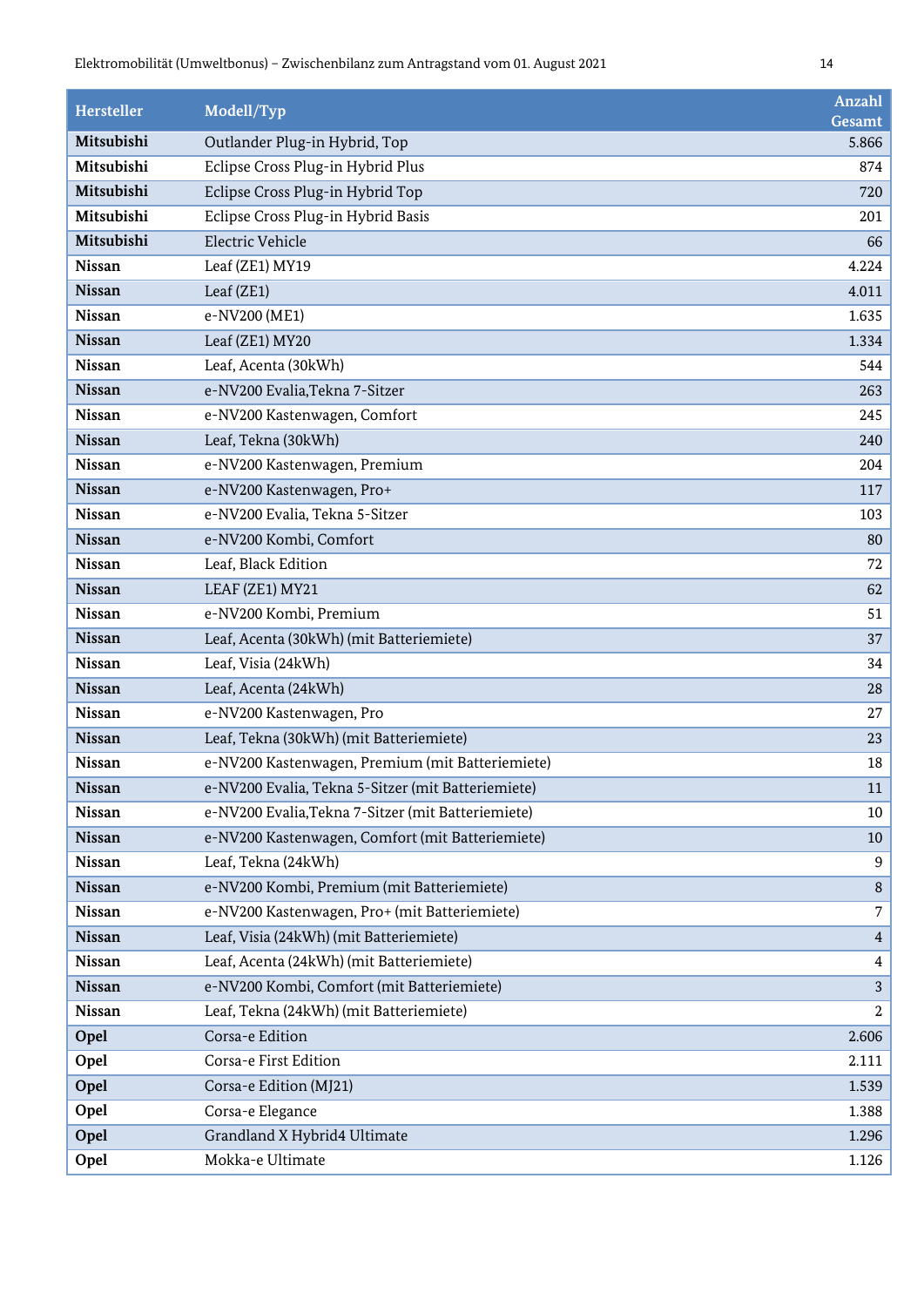| <b>Hersteller</b> | Modell/Typ                                   | Anzahl<br>Gesamt |
|-------------------|----------------------------------------------|------------------|
| Opel              | Corsa-e Ultimate (MJ21)                      | 1.067            |
| Opel              | Corsa-e Elegance (MJ21)                      | 1.020            |
| Opel              | Grandland X Hybrid Ultimate                  | 937              |
| Opel              | Grandland X Hybrid Ultimate (MJ 21)          | 648              |
| Opel              | Grandland X Hybrid INNOVATION                | 597              |
| Opel              | Ampera-e Ultimate                            | 523              |
| Opel              | Grandland X Hybrid4 Innovation               | 494              |
| Opel              | Grandland X Hybrid Elegance (MJ 21)          | 421              |
| Opel              | Corsa-e GS Line (MJ21)                       | 405              |
| Opel              | Ampera-e                                     | 386              |
| Opel              | Mokka-e Elegance                             | 385              |
| Opel              | Mokka-e Edition                              | 324              |
| Opel              | Corsa-e Selection                            | 309              |
| Opel              | Grandland X Hybrid4 Ultimate (MJ 21)         | 306              |
| Opel              | Ampera-e Plus                                | 231              |
| Opel              | Corsa-e (MJ21)                               | 215              |
| Opel              | Grandland X Hybrid Edition                   | 199              |
| Opel              | Corsa-e GS Line                              | 195              |
| Opel              | Mokka-e GS Line                              | 172              |
| Opel              | Grandland X Hybrid Edition (MJ 21)           | 153              |
| Opel              | Grandland X Hybrid Business INNOVATION       | 127              |
| Opel              | Grandland X Hybrid Business Elegance (MJ 21) | 121              |
| Opel              | Mokka-e                                      | 118              |
| Opel              | Grandland X Hybrid4 Business Innovation      | 88               |
| Opel              | Zafira Life-E Elegance M                     | 68               |
| Opel              | Grandland X Hybrid Business Edition (MJ 21)  | 64               |
| Opel              | Vivaro-E Cargo Edition M                     | 43               |
| Opel              | Grandland X Hybrid Ultimate (MJ 21D)         | 31               |
| Opel              | Grandland X Hybrid4 Elegance (MJ 21)         | 30               |
| Opel              | Grandland X Hybrid4 Ultimate (MJ 21D)        | 29               |
| Opel              | Grandland X Hybrid Business Edition          | 27               |
| Opel              | Zafira Life-E Edition M                      | 26               |
| Opel              | Vivaro-E Cargo Edition S                     | 24               |
| Opel              | Vivaro-E Cargo Edition M (75 kWh)            | 24               |
| Opel              | Zafira Life-E Elegance L                     | 23               |
| Opel              | Vivaro-E Cargo Edition L                     | 15               |
| Opel              | Vivaro-E Cargo Elegance M (75 kWh)           | 13               |
| Opel              | Vivaro-E Kombi M (75 kWh)                    | 13               |
| Opel              | Zafira Life-E Edition S                      | 11               |
| Opel              | Vivaro-E Cargo Elegance L (75 kWh)           | 11               |
| Opel              | Vivaro-E Cargo Edition L (75 kWh)            | 11               |
| Opel              | Vivaro-E Kombi M                             | 11               |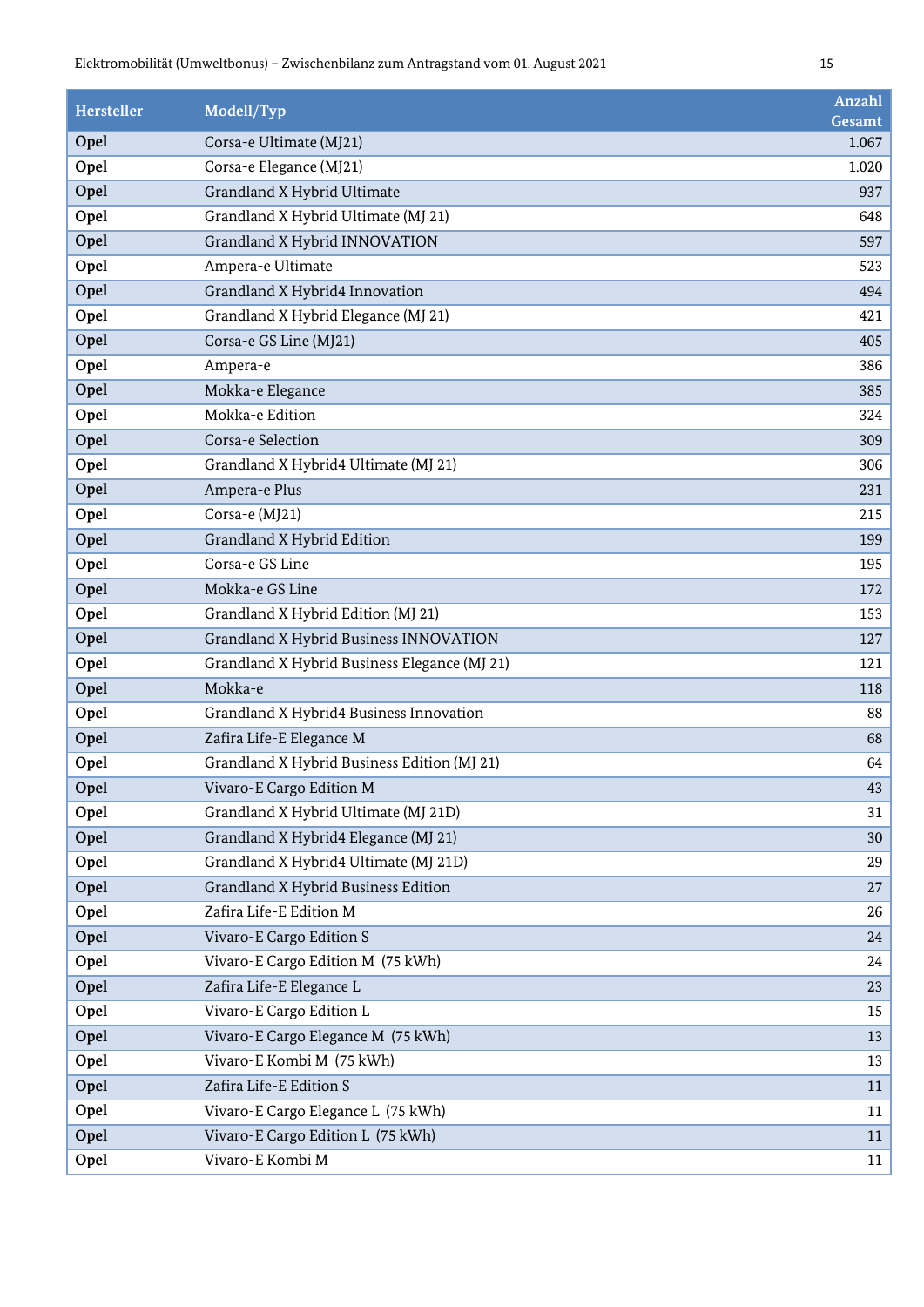| <b>Hersteller</b> | Modell/Typ                                             | <b>Anzahl</b><br>Gesamt |
|-------------------|--------------------------------------------------------|-------------------------|
| Opel              | Grandland X Hybrid Elegance (MJ 21D)                   | 10                      |
| Opel              | Grandland X Hybrid4 Business Elegance (MJ 21)          | 9                       |
| Opel              | Grandland X Hybrid4 Edition (MJ 21)                    | 9                       |
| Opel              | Zafira Life-E Tourer M (75 kWh)                        | $\boldsymbol{9}$        |
| Opel              | Zafira Life-E Elegance M (75 kWh)                      | $\, 8$                  |
| Opel              | Grandland X Hybrid4 Business Edition (MJ 21)           | 8                       |
| Opel              | Grandland X Hybrid Business Elegance (MJ 21D)          | $\sqrt{7}$              |
| Opel              | Vivaro-E Cargo Elegance M                              | $\overline{7}$          |
| Opel              | Vivaro-E Kombi S                                       | $\sqrt{2}$              |
| Opel              | Zafira Life-E Edition M (75 kWh)                       | $\sqrt{ }$              |
| Opel              | Vivaro-E Cargo Edition L mit erhöhter Zuladung         | $\,6\,$                 |
| Opel              | Vivaro-E Cargo Edition M mit erhöhter Zuladung         | 6                       |
| Opel              | Grandland X Hybrid Edition (MJ 21D)                    | $\,6\,$                 |
| Opel              | Zafira Life-E Tourer M                                 | $\sqrt{5}$              |
| Opel              | Zafira Life-E Selection L                              | $\sqrt{5}$              |
| Opel              | Zafira Life-E Elegance L (75 kWh)                      | 5                       |
| Opel              | Vivaro-E Cargo Selection M                             | 5                       |
| Opel              | Zafira Life-E Tourer L (75 kWh)                        | 5                       |
| Opel              | Vivaro-E Kombi L (75 kWh)                              | $\sqrt{4}$              |
| Opel              | Zafira Life-E Edition L                                | $\overline{4}$          |
| Opel              | Zafira Life-E Selection M (75 kWh)                     | $\overline{4}$          |
| Opel              | Vivaro-E Cargo Elegance L                              | 3                       |
| Opel              | Zafira Life-E Edition L (75 kWh)                       | 3                       |
| Opel              | Vivaro-E Cargo Selection L                             | 3                       |
| Opel              | Zafira Life-E Selection L (75 kWh)                     | $\sqrt{3}$              |
| Opel              | Vivaro-E Cargo Selection M (75 kWh)                    | $\sqrt{3}$              |
| Opel              | Vivaro-E Cargo Selection S                             | $\boldsymbol{2}$        |
| Opel              | Vivaro-E Doppelkabine Elegance L (75 kWh)              | $\boldsymbol{2}$        |
| Opel              | Vivaro-E FlexSpace Doppelkabine L (75 kWh)             | $\sqrt{2}$              |
| Opel              | Zafira Life-E Selection M                              | $\boldsymbol{2}$        |
| Opel              | Zafira Life-E Tourer L                                 | $\sqrt{2}$              |
| Opel              | Vivaro-E Doppelkabine Edition L (75 kWh)               | $\mathbf{1}$            |
| Opel              | Vivaro-E Cargo Edition S mit erhöhter Zuladung         | $\mathbf{1}$            |
| Opel              | Grandland Hybrid Ultimate (MJ 22A)                     | $\mathbf{1}$            |
| Opel              | Vivaro-E Doppelkabine Edition M                        | $\mathbf{1}$            |
| Opel              | Vivaro-E Cargo Elegance S                              | $\mathbf{1}$            |
| Opel              | Vivaro-E Cargo Elegance L mit erhöhter Zuladung        | $\mathbf{1}$            |
| Opel              | Vivaro-E Cargo Elegance M mit erhöhter Zuladung        | $\mathbf{1}$            |
| Opel              | Vivaro-E Kombi L                                       | $\mathbf{1}$            |
| Opel              | Vivaro-E Doppelkabine Elegance L mit erhöhter Zuladung | $\mathbf{1}$            |
| Opel              | Vivaro-E Cargo Selection L (75 kWh)                    | $\mathbf{1}$            |
| Opel              | Vivaro-E FlexSpace Doppelkabine M (75 kWh)             | 1                       |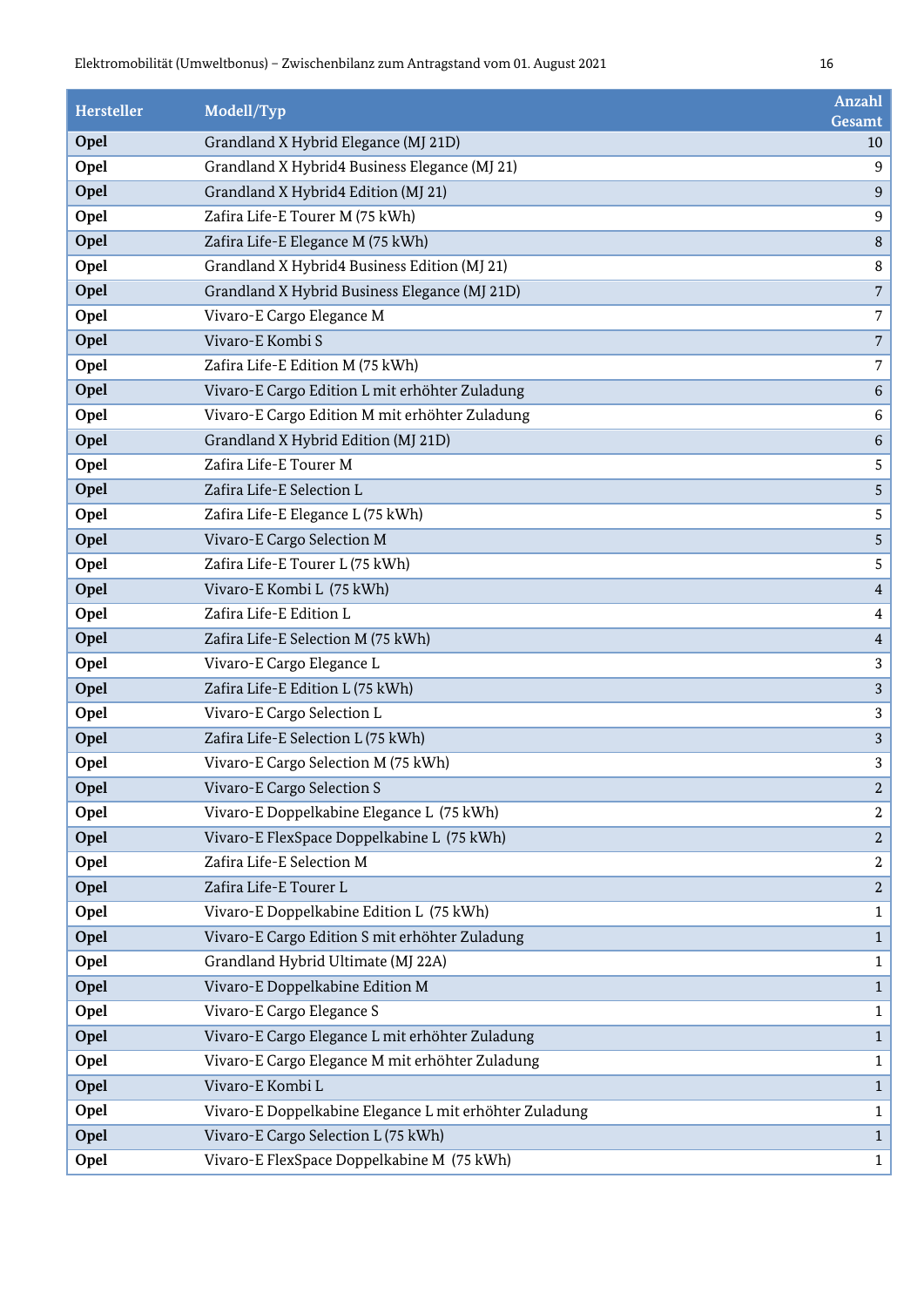| <b>Hersteller</b> | Modell/Typ                                    | Anzahl<br>Gesamt |
|-------------------|-----------------------------------------------|------------------|
| Opel              | Grandland X Hybrid4 Elegance (MJ 21D)         | $\mathbf{1}$     |
| Opel              | Grandland Hybrid Business Edition (MJ 22A)    | 1                |
| Opel              | Grandland X Hybrid Business Edition (MJ 21D)  | $\mathbf{1}$     |
| Opel              | Grandland X Hybrid4 Business Edition (MJ 21D) | $\mathbf{1}$     |
| Peugeot           | e-208 GT                                      | 1.255            |
| Peugeot           | e-208 Allure                                  | 1.080            |
| Peugeot           | e-208 Active                                  | 888              |
| Peugeot           | 3008 Hybrid4 GT                               | 855              |
| Peugeot           | e-2008 Allure                                 | 794              |
| Peugeot           | e-208 Allure inkl. GT-Line-Paket              | 779              |
| Peugeot           | e-2008 GT                                     | 731              |
| Peugeot           | i-On Modell 2018                              | 501              |
| Peugeot           | e-208 Active Pack (MJ C0)                     | 469              |
| Peugeot           | 508 SW Hybrid GT                              | 403              |
| Peugeot           | e-2008 Allure inkl. GT-Line-Paket             | 338              |
| Peugeot           | e-208 GT Pack (MJ C3)                         | 326              |
| Peugeot           | e-208 GT Pack (MJ C0)                         | 316              |
| Peugeot           | e-2008 Active                                 | 313              |
| Peugeot           | e-208 GT (MJ C0)                              | 311              |
| Peugeot           | e-208 Allure Pack (MJ C0)                     | 270              |
| Peugeot           | 3008 HYBRID4 GT Pack (MJ E0)                  | 239              |
| Peugeot           | 3008 HYBRID Allure Pack (MJ E0)               | 231              |
| Peugeot           | i-On, Active                                  | 227              |
| Peugeot           | 3008 HYBRID GT                                | 204              |
| Peugeot           | Partner Electric Kastenwagen L1               | 203              |
| Peugeot           | e-208 Allure Pack (MJ C3)                     | 201              |
| Peugeot           | i-On Modell 2017                              | 193              |
| Peugeot           | e-2008 GT (MJ C0)                             | 180              |
| Peugeot           | e-208 Allure (MJ C0)                          | 172              |
| Peugeot           | 3008 HYBRID GT Pack (MJ E0)                   | 168              |
| Peugeot           | 508 Hybrid GT                                 | 159              |
| Peugeot           | e-208 Active (MJ C0)                          | 152              |
| Peugeot           | e-2008 Allure Pack (MJ C0)                    | 141              |
| Peugeot           | e-2008 Allure (MJ C0)                         | 140              |
| Peugeot           | e-2008 GT Pack (MJ C0)                        | 140              |
| Peugeot           | 508 SW Hybrid Allure inkl. GT-Line-Paket      | 122              |
| Peugeot           | 3008 HYBRID GT (MJ E0)                        | 120              |
| Peugeot           | Partner Electric Kastenwagen L2               | 111              |
| Peugeot           | e-2008 Active Pack (MJ C0)                    | 109              |
| Peugeot           | 508 SW Hybrid Allure                          | 105              |
| Peugeot           | e-2008 Active (MJ C0)                         | 105              |
| Peugeot           | e-208 GT (MJ C3)                              | 98               |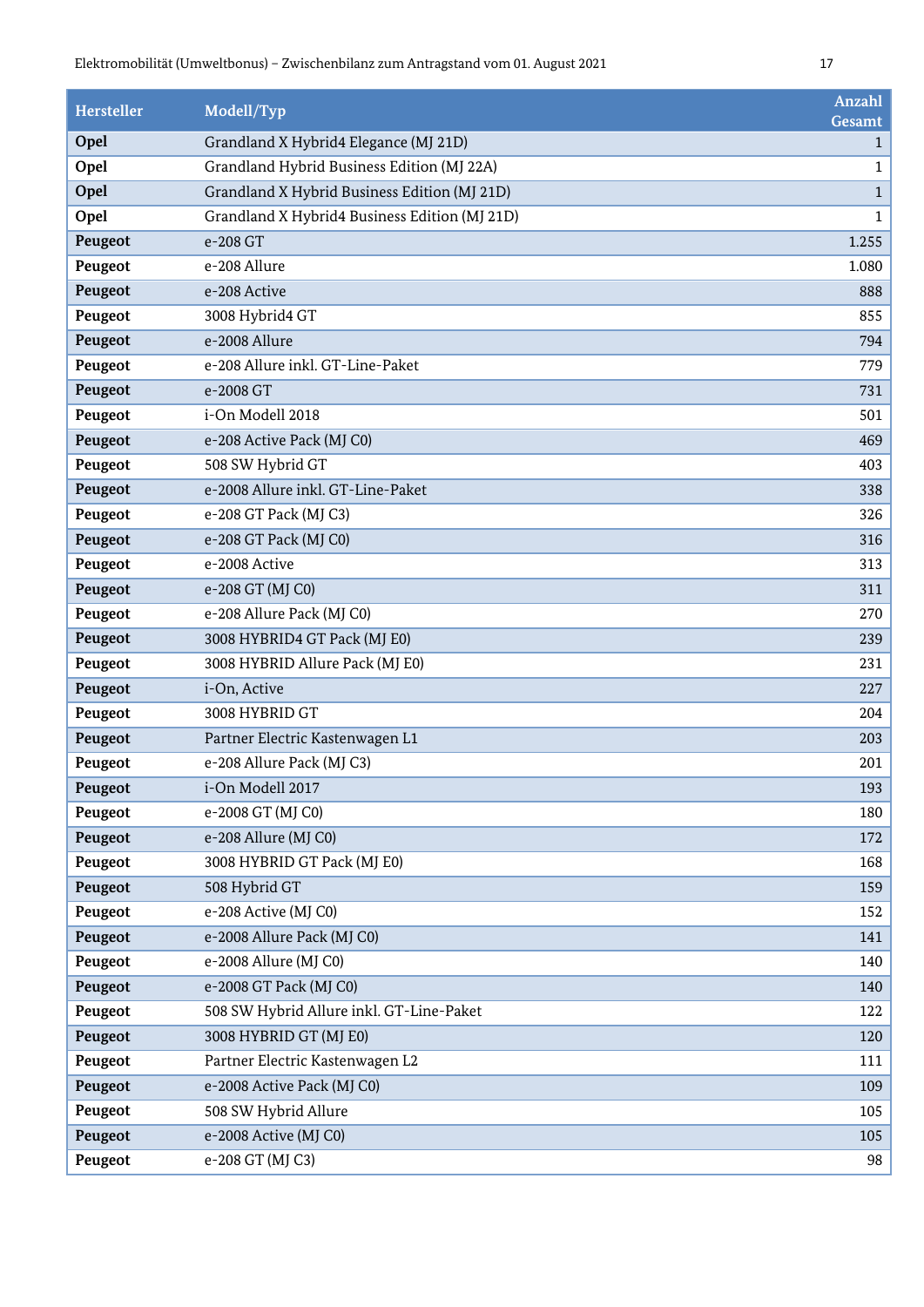| <b>Hersteller</b> | Modell/Typ                                                                    | Anzahl<br>Gesamt |
|-------------------|-------------------------------------------------------------------------------|------------------|
| Peugeot           | 508 Hybrid Allure inkl. GT- Line-Paket                                        | 93               |
| Peugeot           | e-2008 GT Pack (MJ C5)                                                        | 91               |
| Peugeot           | e-208 Active Pack (MJ C3)                                                     | 77               |
| Peugeot           | 3008 HYBRID Allure (MJ E0)                                                    | 61               |
| Peugeot           | e-2008 Allure Pack (MJ C5)                                                    | 59               |
| Peugeot           | 3008 HYBRID4 GT (MJ E0)                                                       | 58               |
| Peugeot           | 508 Hybrid Allure                                                             | 55               |
| Peugeot           | 3008 HYBRID GT Pack (MJ E2)                                                   | 52               |
| Peugeot           | 3008 HYBRID Allure                                                            | 50               |
| Peugeot           | 3008 HYBRID4 GT Pack (MJ E2)                                                  | 49               |
| Peugeot           | e-2008 GT (MJ C5)                                                             | 47               |
| Peugeot           | e-Expert L2 Avantage Edition 75 kWh                                           | 46               |
| Peugeot           | e-Traveller Allure L2 Elektromotor 136 - 50kWh Batterie (MJ<br>E <sub>0</sub> | 42               |
| Peugeot           | 508 SW PSE HYBRID4 (MJ D0)                                                    | 41               |
| Peugeot           | 3008 HYBRID Allure inkl. GT-Line-Paket                                        | 41               |
| Peugeot           | 508 SW GT Hybrid (MJ D2)                                                      | 40               |
| Peugeot           | 508 SW Hybrid Allure Pack (MJ D0)                                             | 39               |
| Peugeot           | 3008 HYBRID Allure Pack (MJ E2)                                               | 33               |
| Peugeot           | 508 SW GT Hybrid Pack (MJ D2)                                                 | 32               |
| Peugeot           | e-208 Allure (MJ C3)                                                          | 31               |
| Peugeot           | 3008 HYBRID GT (MJ E2)                                                        | 30               |
| Peugeot           | 3008 HYBRID Allure (MJ E2)                                                    | 28               |
| Peugeot           | e-2008 Active Pack (MJ C5)                                                    | 25               |
| Peugeot           | 3008 HYBRID4 Allure Pack (MJ E0)                                              | 25               |
| Peugeot           | e-208 Active (MJ C3)                                                          | 24               |
| Peugeot           | e-Expert L2 Premium 75 kWh                                                    | 22               |
| Peugeot           | e-2008 Allure (MJ C5)                                                         | 21               |
| Peugeot           | 508 SW Hybrid Allure GT (MJ D0)                                               | 20               |
| Peugeot           | 508 SW PSE HYBRID4 (MJ D2)                                                    | 20               |
| Peugeot           | 508 SW Hybrid Allure GT Pack (MJ D0)                                          | 19               |
| Peugeot           | 508 LIM PSE HYBRID4 (MJ D2)                                                   | 18               |
| Peugeot           | 508 Hybrid GT Pack (MJ D0)                                                    | 15               |
| Peugeot           | 3008 HYBRID4 Allure inkl. GT-Line-Paket                                       | 15               |
| Peugeot           | e-Expert L2 Premium 50 kWh                                                    | 15               |
| Peugeot           | e-2008 Active (MJ C5)                                                         | 12               |
| Peugeot           | 508 SW Hybrid Allure (MJ D0)                                                  | 12               |
| Peugeot           | 508 SW Allure Hybrid (MJ D2)                                                  | 12               |
| Peugeot           | 3008 HYBRID4 Allure Pack (MJ E2)                                              | 11               |
| Peugeot           | e-Expert L2 Asphalt 75 kWh                                                    | 9                |
| Peugeot           | 508 LIM PSE HYBRID4 (MJ D0)                                                   | $\, 8$           |
| Peugeot           | 508 Hybrid Allure Pack (MJ D0)                                                | 8                |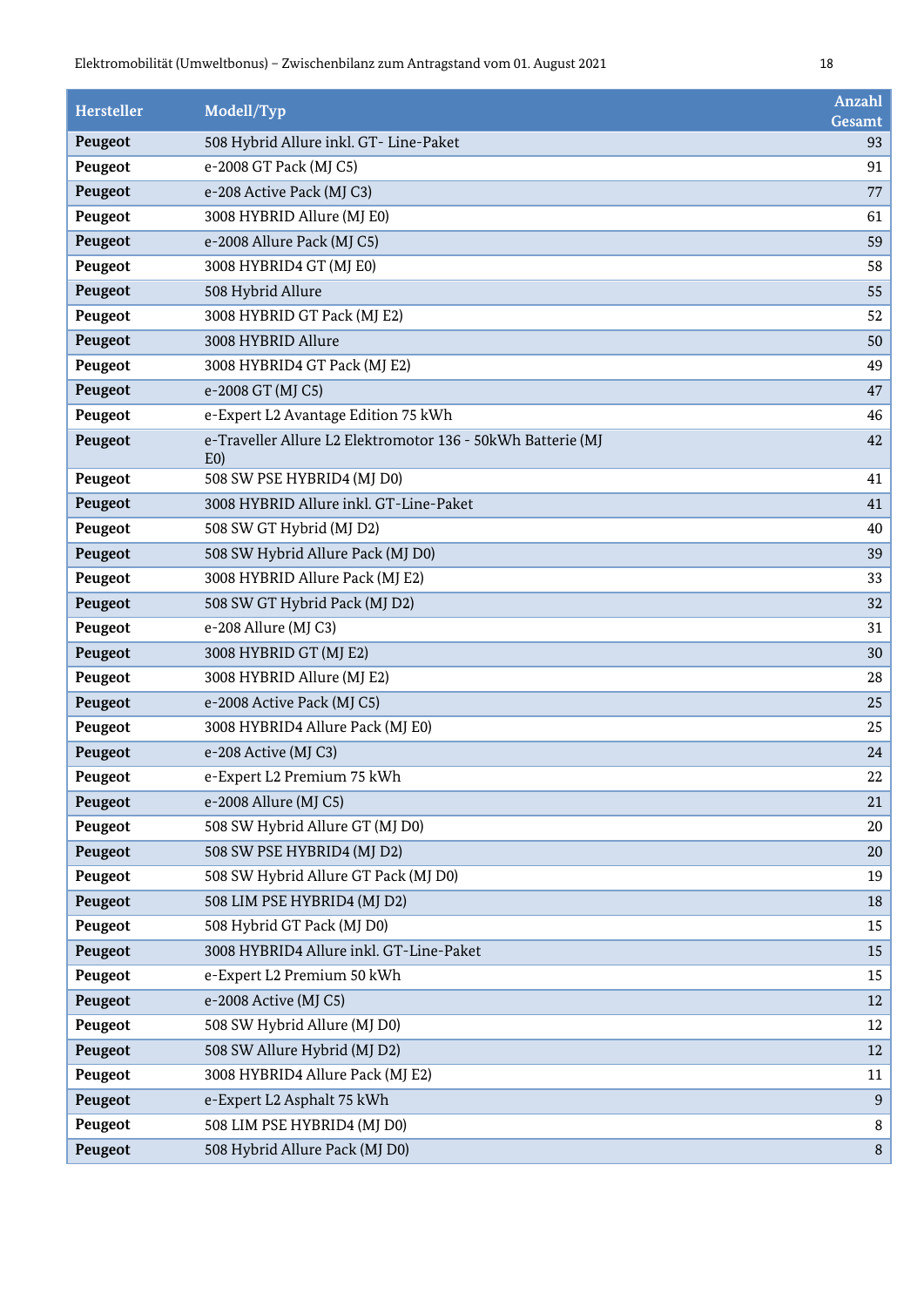| <b>Hersteller</b> | Modell/Typ                                                                    | <b>Anzahl</b><br>Gesamt |
|-------------------|-------------------------------------------------------------------------------|-------------------------|
| Peugeot           | e-Expert L2 Pro 50 kWh                                                        | 8                       |
| Peugeot           | 508 LIM Allure Pack Hybrid (MJ D2)                                            | 8                       |
| Peugeot           | 3008 HYBRID4 GT (MJ E2)                                                       | 7                       |
| Peugeot           | e-Traveller Allure L2 Elektromotor 136 - 75kWh Batterie (MJ<br>E <sub>0</sub> | $\overline{7}$          |
| Peugeot           | 508 SW Allure Pack Hybrid (MJ D2)                                             | $\overline{7}$          |
| Peugeot           | 508 LIM GT Pack Hybrid (MJ D2)                                                | $\,6\,$                 |
| Peugeot           | e-Expert Kombi L2 Elektromotor 136 - 50kWh Batterie (MJ E0)                   | 6                       |
| Peugeot           | 508 Hybrid GT (MJ D0)                                                         | $\,6\,$                 |
| Peugeot           | 508 LIM GT Hybrid (MJ D2)                                                     | 5                       |
| Peugeot           | 3008 HYBRID Roadtrip                                                          | $\sqrt{5}$              |
| Peugeot           | e-Expert Kombi L2 Elektromotor 136 - 75kWh Batterie (MJ E4)                   | $\overline{4}$          |
| Peugeot           | Partner Electric Kastenwagen L1 (mit Batteriemiete)                           | $\overline{4}$          |
| Peugeot           | e-Expert Kombi L2 Elektromotor 136 - 75kWh Batterie (MJ E0)                   | $\overline{4}$          |
| Peugeot           | e-Expert L2 Pro 75 kWh                                                        | $\overline{4}$          |
| Peugeot           | e-Expert L3 Premium 75 kWh                                                    | $\overline{4}$          |
| Peugeot           | e-Expert L3 Premium 50 kWh                                                    | $\mathbf{3}$            |
| Peugeot           | 3008 HYBRID4 Roadtrip                                                         | $\sqrt{3}$              |
| Peugeot           | e-Traveller Active L2 Elektromotor 136 - 50kWh Batterie (MJ<br>E <sub>0</sub> | 3                       |
| Peugeot           | e-Traveller Active L2 Elektromotor 136 - 75kWh Batterie (MJ<br>E <sub>0</sub> | $\boldsymbol{2}$        |
| Peugeot           | 508 Hybrid Allure (MJ D0)                                                     | $\sqrt{2}$              |
| Peugeot           | e-Expert L3 Pro 50 kWh                                                        | $\sqrt{2}$              |
| Peugeot           | e-Traveller Business L2 Elektromotor 136 - 75kWh Batterie<br>(MJ E0)          | $\sqrt{2}$              |
| Peugeot           | 3008 HYBRID4 GT Pack (MJ F0)                                                  | 2                       |
| Peugeot           | Partner Electric Kastenwagen L2 (mit Batteriemiete)                           | $\sqrt{2}$              |
| Peugeot           | e-Traveller Business L2 Elektromotor 136 - 50kWh Batterie<br>(MJ E4)          | $\mathbf{1}$            |
| Peugeot           | e-Expert L2 Asphalt 50 kWh                                                    | $1\,$                   |
| Peugeot           | e-Traveller Active L3 Elektromotor 136 - 75kWh Batterie (MJ<br>E(0)           | $\mathbf{1}$            |
| Peugeot           | e-Expert Kombi L3 Elektromotor 136 - 75kWh Batterie (MJ E0)                   | $\mathbf{1}$            |
| Peugeot           | e-Traveller Allure L3 Elektromotor 136 - 75kWh Batterie (MJ<br>E <sub>0</sub> | $\mathbf{1}$            |
| Peugeot           | e-Traveller Business VIP L2 Elektromotor 136 - 75kWh<br>Batterie (MJ E0)      | $\mathbf{1}$            |
| Peugeot           | e-Expert L1 Premium 50 kWh                                                    | $\mathbf{1}$            |
| Peugeot           | e-Traveller Business L2 Elektromotor 136 - 50kWh Batterie<br>(MJ E0)          | $\mathbf{1}$            |
| Peugeot           | e-Expert L2 Avantage Edition 50 kWh                                           | $\mathbf{1}$            |
| Piaggio           | Porter Elektro                                                                | 18                      |
| Piaggio           | <b>UMO Elektro Porter EL1</b>                                                 | 1                       |
| Polestar          | Polestar 2 (2021)                                                             | 1.518                   |
| Polestar          | Polestar 2 (2022)                                                             | 4                       |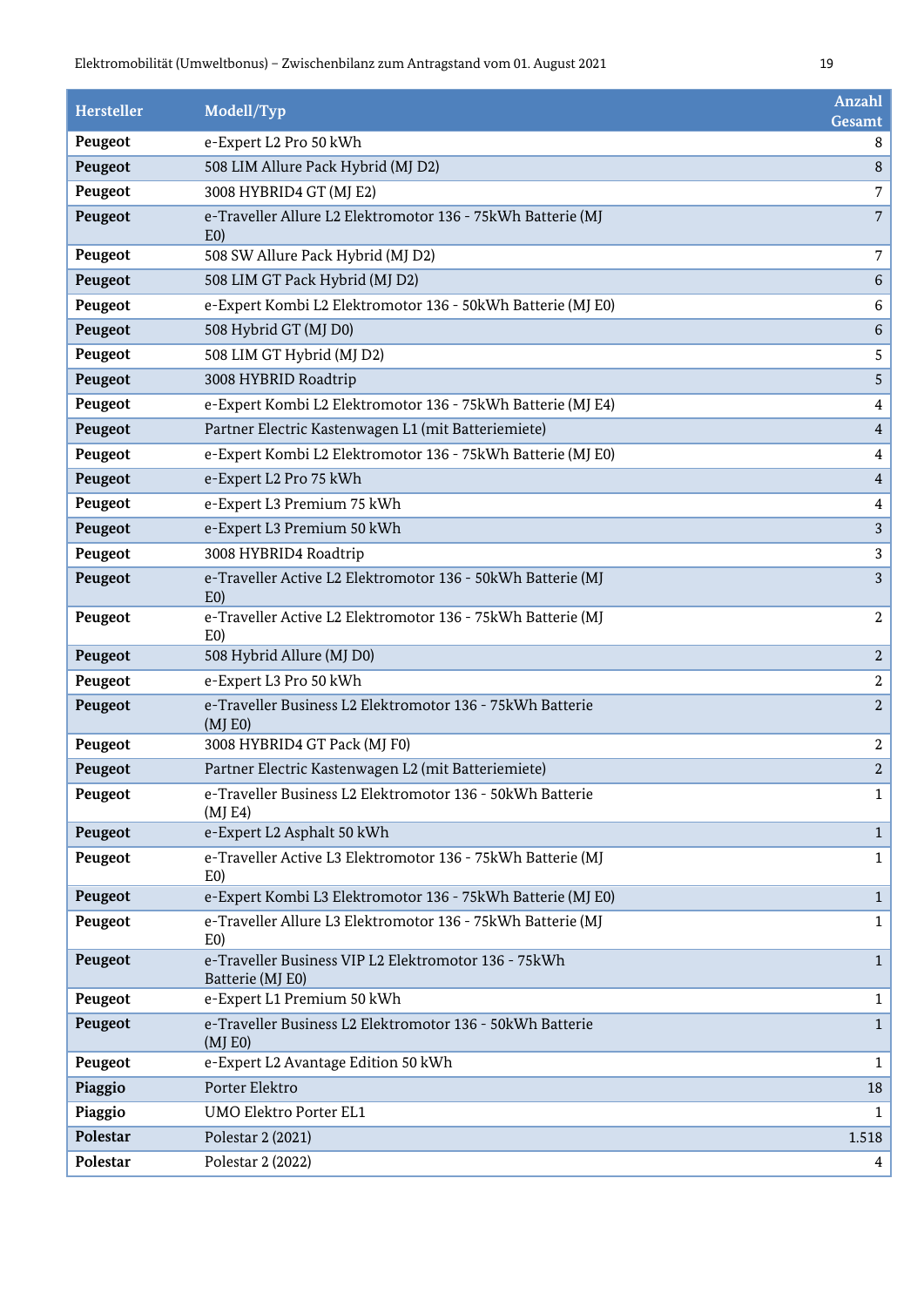| <b>Hersteller</b> | Modell/Typ                                               | <b>Anzahl</b><br>Gesamt |
|-------------------|----------------------------------------------------------|-------------------------|
| Renault           | ZOE, Life (mit Batteriemiete)                            | 10.519                  |
| Renault           | ZOE Phase 2, Intens R135 Z.E. 50 (mit Batteriemiete)     | 7.563                   |
| Renault           | ZOE Phase 2, Experience R110 Z.E. 50 (mit Batteriemiete) | 7.489                   |
| Renault           | ZOE, Intens (mit Batteriemiete)                          | 7.097                   |
| Renault           | ZOE Phase 2, Experience R110 Z.E. 50                     | 4.827                   |
| Renault           | ZOE Phase 2, Intens R135 Z.E. 50                         | 3.554                   |
| Renault           | ZOE Phase 2, Experience R135 Z.E. 50 (mit Batteriemiete) | 3.353                   |
| Renault           | ZOE Phase 2, Life R110 Z.E. 50 (mit Batteriemiete)       | 2.986                   |
| Renault           | Twingo Electric Vibes                                    | 2.822                   |
| Renault           | Captur Intens E-TECH Plug-in 160                         | 2.543                   |
| Renault           | ZOE, Life                                                | 2.206                   |
| Renault           | Captur Edition One E-TECH Plug-in 160                    | 1.797                   |
| Renault           | ZOE Phase 2, Life R110 Z.E. 40 (mit Batteriemiete)       | 1.729                   |
| Renault           | ZOE Phase 2 RIVIERA R135 Z.E.50                          | 1.571                   |
| Renault           | ZOE Phase 2, Experience R135 Z.E. 50                     | 1.539                   |
| Renault           | ZOE Phase 2, Life R110 Z.E. 50                           | 1.335                   |
| Renault           | ZOE, Intens                                              | 1.087                   |
| Renault           | Kangoo Z.E. 2-Sitzer (mit Batteriemiete)                 | 784                     |
| Renault           | Mégane Grandtour Intens E-TECH Plug-in 160               | 727                     |
| Renault           | ZOE Phase 2, Life R110 Z.E. 40                           | 677                     |
| Renault           | Twingo Electric Vibes (MY21)                             | 582                     |
| Renault           | Kangoo Maxi Z.E. 2-Sitzer (mit Batteriemiete)            | 568                     |
| Renault           | Kangoo Maxi Z.E. 5-Sitzer (mit Batteriemiete)            | 468                     |
| Renault           | Mégane Grandtour Zen E-TECH Plug-in 160                  | 468                     |
| Renault           | Kangoo Z.E. 2-Sitzer                                     | 335                     |
| Renault           | Twingo Electric Zen                                      | 303                     |
| Renault           | Mégane Grandtour R.S. Line E-TECH Plug-in 160            | 271                     |
| Renault           | ZOE Phase 2, Experience (Selection) R110 Z.E. 50         | 267                     |
| Renault           | Kangoo Maxi Z.E. 2-Sitzer                                | 254                     |
| Renault           | Twingo Electric Intens                                   | 227                     |
| Renault           | Kangoo Maxi Z.E. 5-Sitzer                                | 208                     |
| Renault           | ZOE Phase 2, Intens (Selection) R135 Z.E. 50             | 200                     |
| Renault           | ZOE Cargo (mit Batteriemiete)                            | 196                     |
| Renault           | ZOE, Zen (mit Batteriemiete)                             | 187                     |
| Renault           | Mégane Grandtour Business Edition E-TECH Plug-in 160     | 133                     |
| Renault           | ZOE Phase 2, Experience (Selection) R135 Z.E. 50         | 113                     |
| Renault           | Captur R.S. Line E-TECH Plug-in 160                      | 94                      |
| Renault           | Kangoo Maxi Z.E. Doppelkabine (mit Batteriemiete)        | 92                      |
| Renault           | Captur Initiale Paris E-TECH Plug-in 160                 | 86                      |
| Renault           | ZOE Cargo                                                | 74                      |
| Renault           | Kangoo Maxi Z.E. Doppelkabine                            | 34                      |
| Renault           | Captur Business Edition E-TECH Plug-in 160               | 25                      |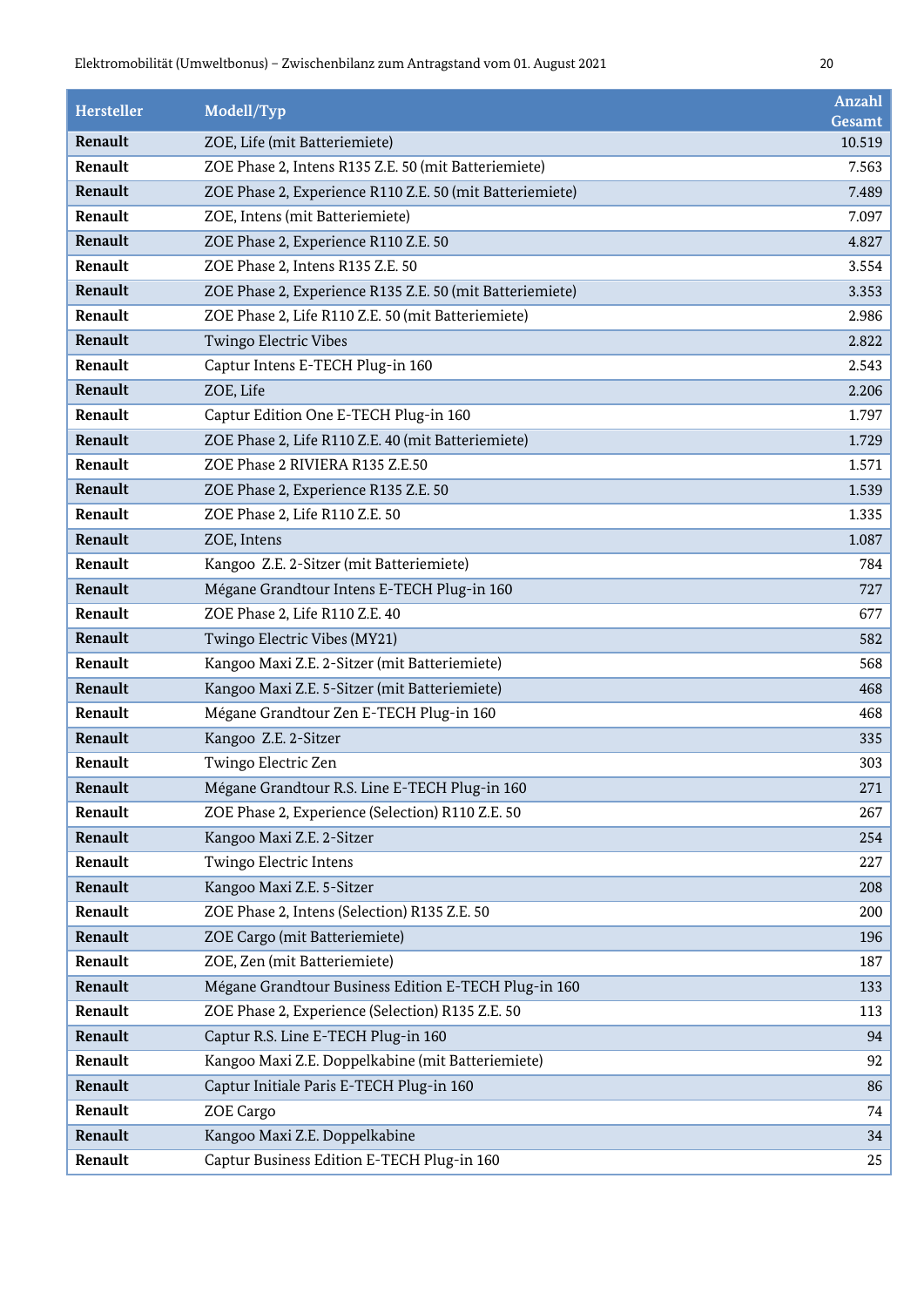| <b>Hersteller</b>                           | Modell/Typ                                                                                 | Anzahl<br>Gesamt |
|---------------------------------------------|--------------------------------------------------------------------------------------------|------------------|
| Renault                                     | Mégane R.S. Line E-TECH Plug-in 160                                                        | 16               |
| Renault                                     | Mégane Intens E-TECH Plug-in 160                                                           | 13               |
| Renault                                     | Master Z.E. - Kastenwagen L1H1 3,1t inkl. Batteriekauf                                     | 10               |
| Renault                                     | Mégane Zen E-TECH Plug-in 160                                                              | $9$              |
| Renault                                     | Captur Intens E-TECH Plug-in 160 (MY21)                                                    | $\overline{7}$   |
| Renault                                     | Captur Initiale Paris E-TECH Plug-in 160 (MY21)                                            | 4                |
| Renault                                     | Mégane Business Edition E-TECH Plug-in 160                                                 | $\sqrt{3}$       |
| Renault                                     | Kangoo Maxi Z.E. 5-Sitzer (Selection)                                                      | 3                |
| Renault                                     | Master Z.E. - Frontantrieb Kasten L2H2 3,1t mit Batteriekauf                               | $\sqrt{3}$       |
| Renault                                     | Kangoo Z.E. 2-Sitzer (Selection)                                                           | $\sqrt{2}$       |
| Renault                                     | Master Z.E. - Kastenwagen L1H1 3,1t inkl. Batteriekauf                                     | $\overline{2}$   |
| Renault                                     | Master Z.E. - Frontantrieb Kasten L3H2 3,1t mit Batteriekauf                               | $\mathbf{1}$     |
| Renault                                     | Master Z.E. - Frontantrieb Plattformfahrgestell Einzelkabine<br>L2H1 3,1t mit Batteriekauf | $\mathbf{1}$     |
| Renault                                     | Master Z.E. - Frontantrieb Kasten L1H1 3,1t mit Batteriekauf                               | $\mathbf{1}$     |
| <b>SAIC Motor</b>                           | MG ZS EV Luxury                                                                            | 51               |
| Corporation<br>limited                      |                                                                                            |                  |
| <b>SAIC Motor</b><br>Corporation<br>limited | MG RX6 Plug-in Hybrid Luxury                                                               | 45               |
| <b>SAIC Motor</b><br>Corporation<br>limited | MG EHS Plug-in-Hybrid Luxury                                                               | 7                |
| <b>SEAT</b>                                 | CUPRA Leon Sportstourer 1.4 e-HYBRID 180 kW                                                | 3.078            |
| <b>SEAT</b>                                 | Leon 1.4 e-Hybrid FR                                                                       | 2.779            |
| <b>SEAT</b>                                 | CUPRA Formentor VZ 1.4 e-HYBRID 180 kW                                                     | 2.503            |
| <b>SEAT</b>                                 | Mii electric Plus                                                                          | 2.046            |
| <b>SEAT</b>                                 | CUPRA Leon 1.4 e-HYBRID 180 kW                                                             | 1.819            |
| <b>SEAT</b>                                 | Leon Sportstourer 1.4 e-Hybrid FR                                                          | 1.253            |
| <b>SEAT</b>                                 | Mii electric MJ21 Plus                                                                     | 1.231            |
| <b>SEAT</b>                                 | Leon 1.4 e-Hybrid Xcellence                                                                | 873              |
| <b>SEAT</b>                                 | Tarraco 1.4 e-HYBRID FR                                                                    | 803              |
| <b>SEAT</b>                                 | Mii electric                                                                               | 736              |
| <b>SEAT</b>                                 | Leon Sportstourer 1.4 e-Hybrid Xcellence                                                   | 571              |
| <b>SEAT</b>                                 | CUPRA Formentor 1.4 e-HYBRID 150 kW                                                        | 559              |
| <b>SEAT</b>                                 | Mii electric MJ21 Edition Power Charge                                                     | 409              |
| <b>SEAT</b>                                 | Mii electric MJ21                                                                          | 225              |
| <b>SEAT</b>                                 | Tarraco 1.4 e-HYBRID Xcellence                                                             | 161              |
| <b>SEAT</b>                                 | CUPRA Leon Sportstourer 1.4 e-HYBRID 150 kW                                                | 82               |
| <b>SEAT</b>                                 | CUPRA Leon 1.4 e-HYBRID 150kW                                                              | 69               |
| <b>SEAT</b>                                 | Leon 1.4 e-Hybrid FR Plus                                                                  | 6                |
| <b>SEAT</b>                                 | Leon Sportstourer 1.4 e-Hybrid FR Plus                                                     | 3                |
| <b>SEAT</b>                                 | Leon Sportstourer 1.4 e-Hybrid Xcellence Plus                                              | $\overline{a}$   |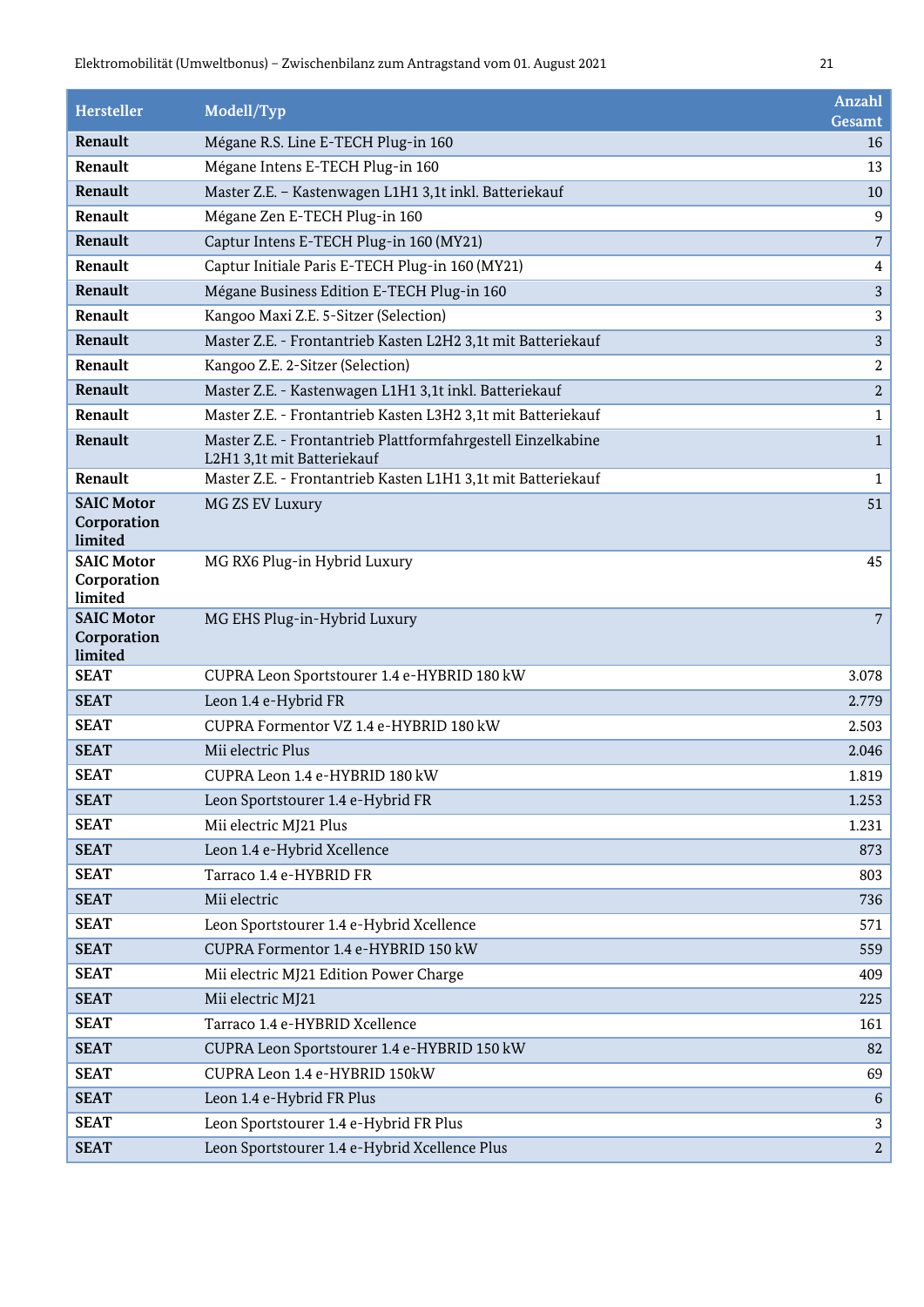| <b>Hersteller</b> | Modell/Typ                                              | Anzahl<br>Gesamt |
|-------------------|---------------------------------------------------------|------------------|
| <b>SEAT</b>       | Leon 1.4 e-Hybrid Xcellence Plus                        | $\mathbf{2}$     |
| <b>SEAT</b>       | CUPRA Formentor Priority 1.4 e-HYBRID 150 kW            | $\mathbf{1}$     |
| <b>SEAT</b>       | CUPRA Formentor Priority VZ 1.4 e-HYBRID 180 kW         | $\mathbf 1$      |
| Škoda             | CITIGOe iV Style                                        | 4.828            |
| Škoda             | ENYAQ iV 80                                             | 2.391            |
| Škoda             | OCTAVIA COMBI iV Style                                  | 2.332            |
| Škoda             | SUPERB COMBI iV Sportline                               | 2.265            |
| Škoda             | SUPERB COMBI iV Style                                   | 1.907            |
| Škoda             | OCTAVIA COMBI IV FIRST EDITION                          | 1.409            |
| Škoda             | CITIGOe iV Best of                                      | 1.365            |
| Škoda             | <b>SUPERB COMBI iV Ambition</b>                         | 1.241            |
| Škoda             | SUPERB COMBI iV Laurin & Klement (L&K)                  | 1.191            |
| Škoda             | CITIGOe iV Ambition                                     | 1.164            |
| Škoda             | ENYAQ iV 60                                             | 947              |
| Škoda             | OCTAVIA COMBI iV RS FIRST EDITION                       | 505              |
| Škoda             | OCTAVIA COMBI iV RS                                     | 474              |
| Škoda             | <b>SUPERB iV Sportline</b>                              | 321              |
| Škoda             | SUPERB iV Laurin & Klement (L&K)                        | 273              |
| Škoda             | <b>OCTAVIA IV FIRST EDITION</b>                         | 189              |
| Škoda             | <b>SUPERB iV Style</b>                                  | 189              |
| Škoda             | <b>OCTAVIA iV Style</b>                                 | 178              |
| Škoda             | <b>SUPERB iV Ambition</b>                               | 163              |
| Škoda             | OCTAVIA IV RS FIRST EDITION                             | 153              |
| Škoda             | <b>OCTAVIA COMBI iV Ambition</b>                        | 149              |
| Škoda             | <b>OCTAVIA iV RS</b>                                    | 102              |
| Škoda             | ENYAQ iV SPORTLINE 80                                   | 95               |
| Škoda             | ENYAQ iV SPORTLINE 60                                   | 46               |
| Škoda             | ENYAQ iV 50                                             | 34               |
| Škoda             | SUPERB COMBI iV L&K (ab MJ22)                           | 32               |
| Škoda             | <b>OCTAVIA iV Ambition</b>                              | 24               |
| Škoda             | SUPERB COMBI iV SPORTLINE (ab MJ22)                     | 16               |
| Škoda             | SUPERB COMBI iV Style (ab MJ22)                         | 6                |
| Škoda             | SUPERB iV L&K (ab MJ22)                                 | $\overline{4}$   |
| Škoda             | SUPERB COMBI iV Ambition (ab MJ22)                      | $\overline{a}$   |
| Škoda             | SUPERB iV Style (ab MJ22)                               | $\mathbf{1}$     |
| Škoda             | SUPERB iV Ambition (ab MJ22)                            | $\mathbf{1}$     |
| Škoda             | ENYAQ iV 80x                                            | $\mathbf{1}$     |
| smart             | EQ fortwo (Modell 2017 / BR453)                         | 19.633           |
| smart             | EQ forfour (Modell 2017 / BR453)                        | 11.982           |
| smart             | EQ fortwo cabrio (Modell 2017 / BR453)                  | 9.143            |
| smart             | fortwo electric drive   BRABUS 15th anniversary edition | 199              |
| smart             | fortwo electric drive coupé (Modell 2012 / BR451)       | 153              |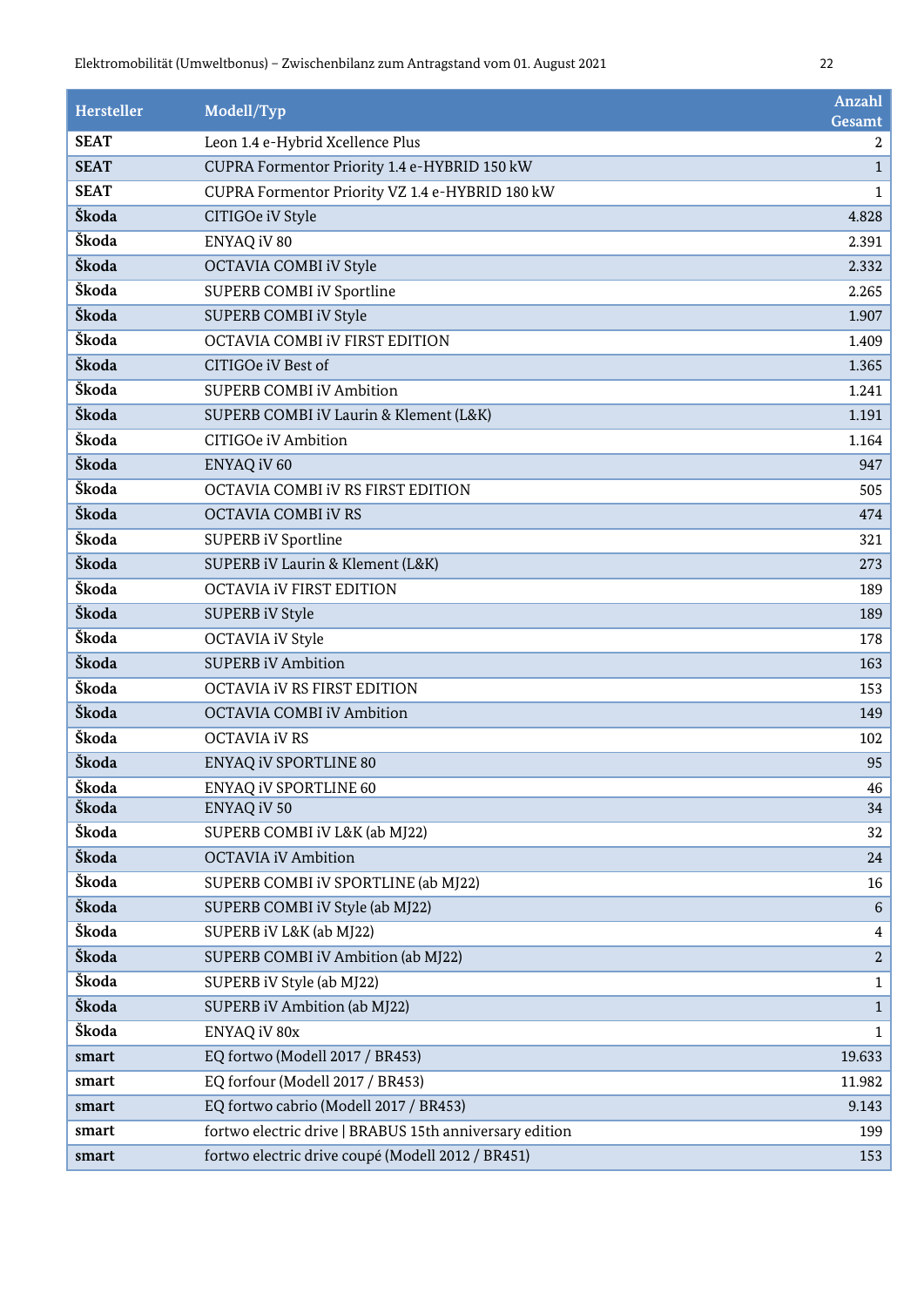| Hersteller    | Modell/Typ                                                                        | Anzahl<br>Gesamt |
|---------------|-----------------------------------------------------------------------------------|------------------|
| smart         | fortwo electric drive cabrio (Modell 2012 / BR451)                                | 50               |
| smart         | fortwo electric drive coupé (mit Batteriemiete) (Modell 2012 /<br><b>BR451</b> )  | 23               |
| smart         | fortwo electric drive cabrio (mit Batteriemiete) (Modell 2012 /<br><b>BR451</b> ) | 17               |
| Streetscooter | Work L (D16) 40 kWh mit Aufbau                                                    | 5.811            |
| Streetscooter | Work (B16) mit Koffer                                                             | 2.983            |
| Streetscooter | Work L (D16) mit Aufbau                                                           | 2.152            |
| Streetscooter | <b>Work Performance</b>                                                           | 1.879            |
| Streetscooter | Work (B16) 40 kWh mit Koffer                                                      | 1.190            |
| Streetscooter | Work Box 20 kWh                                                                   | 669              |
| Streetscooter | Work (B14) mit Koffer                                                             | 599              |
| Streetscooter | Work L Box 30 kWh                                                                 | 273              |
| Streetscooter | Work L Box 40 kWh                                                                 | 237              |
| Streetscooter | Work Box 40 kWh                                                                   | 236              |
| Streetscooter | <b>Work Pure</b>                                                                  | 196              |
| Streetscooter | Work Pickup OWS 20 kWh                                                            | 108              |
| Streetscooter | Work L Pickup OWS 30 kWh                                                          | 53               |
| Streetscooter | Work Pickup 20 kWh                                                                | 46               |
| Streetscooter | Work L Pure 40 kWh                                                                | 29               |
| Streetscooter | Work L Pickup 40 kWh                                                              | 29               |
| Streetscooter | Work L Pure                                                                       | $\sqrt{28}$      |
| Streetscooter | Work Pickup 40 kWh                                                                | 19               |
| Streetscooter | Work Pickup OWS 40 kWh                                                            | 14               |
| Streetscooter | Work L Pickup OWS 40 kWh                                                          | $\overline{7}$   |
| Streetscooter | Work L (D16) ohne Aufbau                                                          | 6                |
| Streetscooter | Work L Pure BV                                                                    | 5                |
| Streetscooter | Work (B14) ohne Aufbau                                                            | $\overline{4}$   |
| Streetscooter | Work (B14) mit Pritsche                                                           | 3                |
| Streetscooter | Work Pure 40 kWh                                                                  | 3                |
| Streetscooter | Work L Pure 30 kWh                                                                | 1                |
| <b>SUDA</b>   | <b>SA01</b>                                                                       | 85               |
| Suzuki        | Across Plug-In Hybrid Comfort+                                                    | 245              |
| <b>Tesla</b>  | Model 3 2020                                                                      | 12.056           |
| <b>Tesla</b>  | Model 3 2021                                                                      | 11.806           |
| <b>Tesla</b>  | Model 3 Long-Range Dual Motor AWD                                                 | 7.474            |
| <b>Tesla</b>  | Model 3 Performance Dual Motor AWD                                                | 2.581            |
| <b>Tesla</b>  | Model 3 Standard RWD Plus                                                         | 1.605            |
| <b>Tesla</b>  | Model S Base                                                                      | 1.279            |
| <b>Tesla</b>  | Model S                                                                           | 1.145            |
| <b>Tesla</b>  | Model 3 Long-Range RWD                                                            | 309              |
| Toyota        | RAV4 Plug-in Hybrid                                                               | 849              |
| Toyota        | Prius Plug-in Hybrid (2017) Comfort                                               | 401              |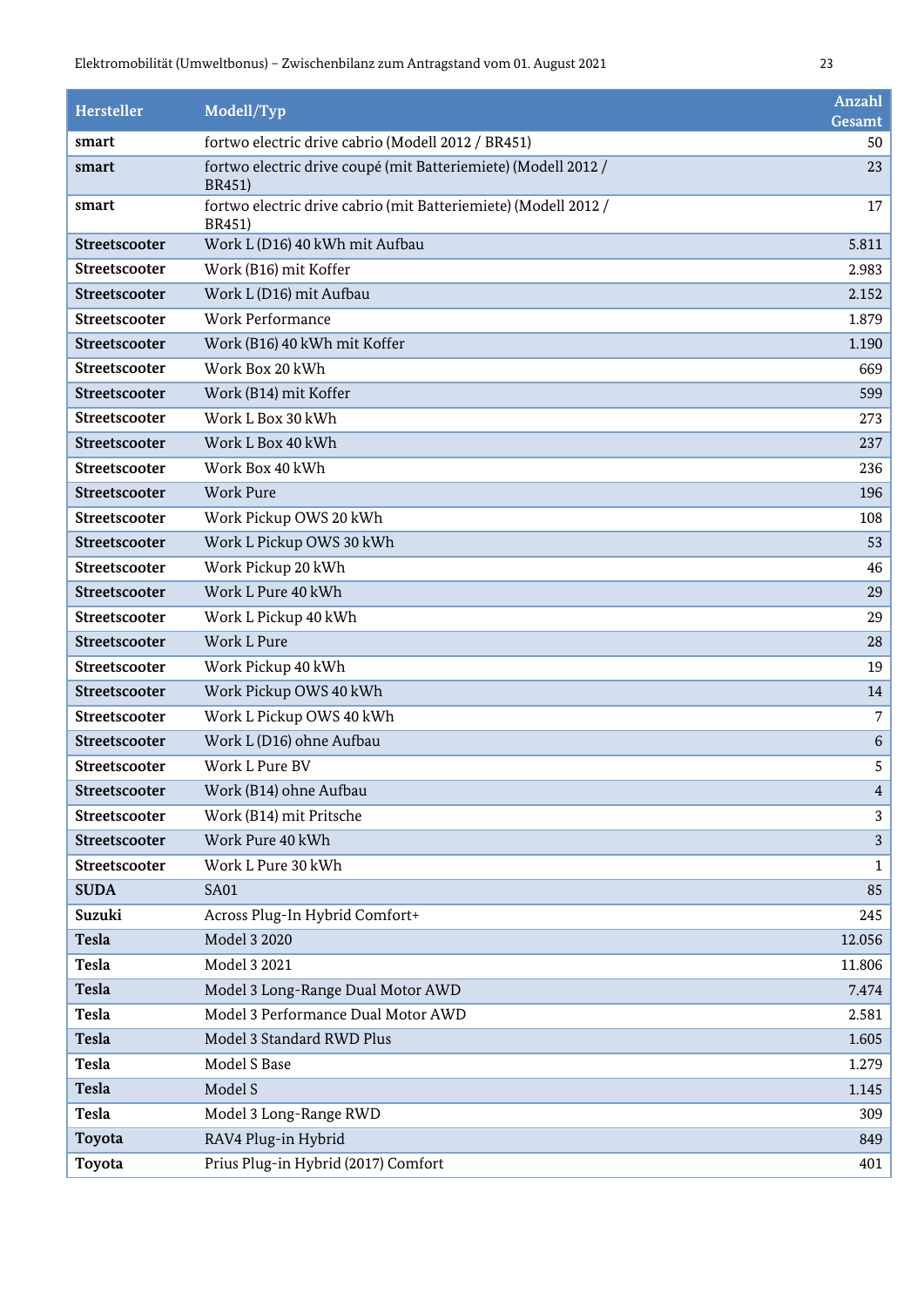| <b>Hersteller</b> | Modell/Typ                                       | Anzahl<br>Gesamt |
|-------------------|--------------------------------------------------|------------------|
| Toyota            | Prius Plug-in Hybrid (2017) Executive            | 311              |
| Toyota            | Prius Plug-in Hybrid (2017) Solar                | 249              |
| Toyota            | Prius Plug-in Hybrid (2019), Comfort             | 235              |
| Toyota            | Prius Plug-in Hybrid (2019), Executive           | 159              |
| Toyota            | Prius Plug-in Hybrid, Comfort                    | 131              |
| Toyota            | Prius Plug-in Hybrid (2021) Comfort              | 95               |
| Toyota            | Prius Plug-in Hybrid (2019)                      | 90               |
| Toyota            | Prius Plug-in Hybrid (2021) Executive            | 68               |
| Toyota            | Prius Plug-in Hybrid (2021)                      | 33               |
| Toyota            | Proace Comfort Electric L1 75 kWh                | 17               |
| Toyota            | Proace Verso Team Deutschland Electric L1 75 kWh | 14               |
| Toyota            | Prius Plug-in Hybrid, TEC-Edition                | 14               |
| Toyota            | Proace Comfort Electric L1 50 kWh                | 7                |
| Toyota            | Mirai Advanced                                   | 6                |
| Toyota            | Mirai Executive                                  | 6                |
| Toyota            | Mirai (Basis)                                    | 4                |
| Toyota            | Proace Verso Executive Electric L1 75 kWh        | 4                |
| Toyota            | Proace Comfort Electric L2 75 kWh                | 3                |
| Toyota            | Proace Electric L1 50kWh                         | 3                |
| Toyota            | Proace Verso Team Deutschland Electric L2 75 kWh | 1                |
| <b>Tropos</b>     | Able XT <sub>1</sub>                             | 10               |
| <b>Tropos</b>     | Able XT <sub>2</sub>                             | 5                |
| Volkswagen        | e-up!                                            | 27.749           |
| Volkswagen        | ID.3 Pro Performance 150 kW (E113MJ)             | 16.365           |
| Volkswagen        | e-Golf (Modell 2017)                             | 14.047           |
| Volkswagen        | e-Golf                                           | 11.752           |
| Volkswagen        | Golf GTE eHybrid (CD16TY)                        | 11.035           |
| Volkswagen        | Passat GTE Variant (CB56YY)                      | 9.544            |
| Volkswagen        | Passat GTE Variant 2021 (CB56YY)                 | 5.453            |
| Volkswagen        | ID.4 Pro Performance 150 kW (E213MN)             | 4.158            |
| Volkswagen        | Golf Style eHybrid (CD14SY)                      | 3.527            |
| Volkswagen        | Passat GTE Variant (3G56YY)                      | 2.953            |
| Volkswagen        | <b>Golf GTE</b>                                  | 2.622            |
| Volkswagen        | ID.3 Pro S 150 kW (E114MN)                       | 2.013            |
| Volkswagen        | Golf GTE (Modell 2017)                           | 1.906            |
| Volkswagen        | ID.3 Pro 107 kW (E113GJ)                         | 1.598            |
| Volkswagen        | ID.3 Pure Performance 110 kW (E112DC)            | 1.338            |
| Volkswagen        | Tiguan Elegance 1,4 eHybrid (AX14ZY)             | 649              |
| Volkswagen        | Tiguan R-Line 1,4 eHybrid (AX15ZY)               | 625              |
| Volkswagen        | Passat GTE (CB26YY)                              | 414              |
| Volkswagen        | Tiguan Life 1,4 eHybrid (AX13ZY)                 | 333              |
| Volkswagen        | ID.4 Pure Performance 125 kW (E212DF)            | 274              |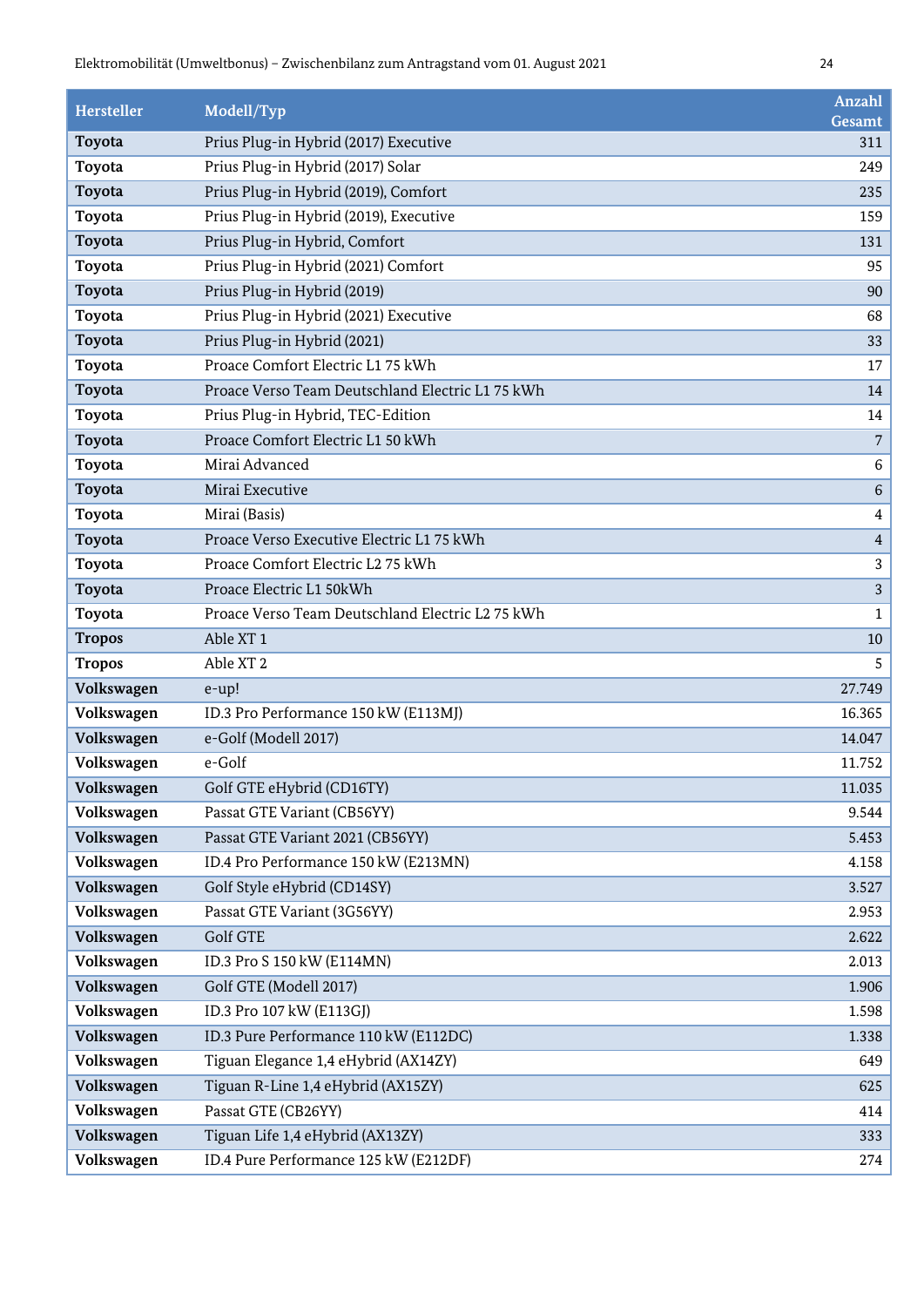| <b>Hersteller</b> | Modell/Typ                                       | Anzahl<br>Gesamt |
|-------------------|--------------------------------------------------|------------------|
| Volkswagen        | ABT e-Transporter 6.1 Kastenwagen                | 269              |
| Volkswagen        | e-Crafter                                        | 254              |
| Volkswagen        | Passat GTE 2021 (CB26YY)                         | 207              |
| Volkswagen        | Passat GTE (3G26YY)                              | 195              |
| Volkswagen        | Touareg Elegance eHybrid (CR73YJ)                | 195              |
| Volkswagen        | ID.4 Pure 109 kW (E212BF)                        | 185              |
| Volkswagen        | Arteon Shooting Brake R-Line eHybrid (3H94YY)    | 168              |
| Volkswagen        | e-load up!                                       | 102              |
| Volkswagen        | Arteon Shooting Brake Elegance eHybrid (3H93YY)  | 78               |
| Volkswagen        | Passat GTE Variant 2022 (CB56YY)                 | 78               |
| Volkswagen        | ID.4 Pro Performance 150 kW 2022 (E213MN)        | 74               |
| Volkswagen        | ABT e-Caddy Kastenwagen                          | 69               |
| Volkswagen        | ID.4 GTX (E219TN)                                | 65               |
| Volkswagen        | ID.3 Pro Performance 150 kW 2022 (E113MJ)        | 63               |
| Volkswagen        | ABT e-Caravelle 6.1                              | 57               |
| Volkswagen        | Touareg Atmosphere eHybrid (CR72YJ)              | 54               |
| Volkswagen        | ABT e-Transporter 6.1 Kombi                      | 46               |
| Volkswagen        | ID.3 Pro 107 kW 2022 (E113GJ)                    | 41               |
| Volkswagen        | Arteon R-Line eHybrid (3H84YY)                   | 38               |
| Volkswagen        | ID.3 Pure Performance 110 kW 2022 (E112DC)       | 32               |
| Volkswagen        | Arteon Elegance eHybrid (3H83YY)                 | 25               |
| Volkswagen        | ABT e-Caddy Trendline                            | 24               |
| Volkswagen        | ID.3 Pro S 150 kW 2022 (E114MN)                  | 20               |
| Volkswagen        | ABT e-Caddy Kombi                                | 11               |
| Volkswagen        | ID.4 Pure 109 kW 2022 (E212BF)                   | 8                |
| Volkswagen        | ID.4 Pure Performance 125 kW 2022 (E212DF)       | $\,2$            |
| Volvo             | XC40 Recharge T5 R-Design MY21                   | 1.717            |
| Volvo             | XC90 Recharge T8 AWD Inscription Expression MY21 | 1.125            |
| <b>Volvo</b>      | XC90 Recharge T8 AWD R-Design Expression MY21    | 1.085            |
| <b>Volvo</b>      | V60 Recharge T6 AWD R-Design MY21                | 991              |
| <b>Volvo</b>      | XC40 Recharge T5 Inscription MY21                | 815              |
| <b>Volvo</b>      | V60 T8 Twin Engine AWD, R-Design                 | 683              |
| <b>Volvo</b>      | XC60 Recharge T6 AWD R-Design MY21               | 640              |
| Volvo             | V60 T8 Twin Engine AWD, Inscription              | 606              |
| <b>Volvo</b>      | XC60 Recharge T6 AWD Inscription MY21            | 600              |
| <b>Volvo</b>      | XC40 Recharge T5 R-Design Expression MY21        | 586              |
| <b>Volvo</b>      | XC40 T5 Twin Engine, R-Design                    | 549              |
| <b>Volvo</b>      | XC60 Recharge T8 AWD R-Design MY21               | 530              |
| <b>Volvo</b>      | V60 Recharge T6 AWD Inscription MY21             | 528              |
| Volvo             | XC40 Recharge T4 R-Design MY21                   | 487              |
| <b>Volvo</b>      | XC40 Recharge T4 Inscription Expression MY21     | 462              |
| <b>Volvo</b>      | V60 T6 Twin Engine AWD, R-Design                 | 442              |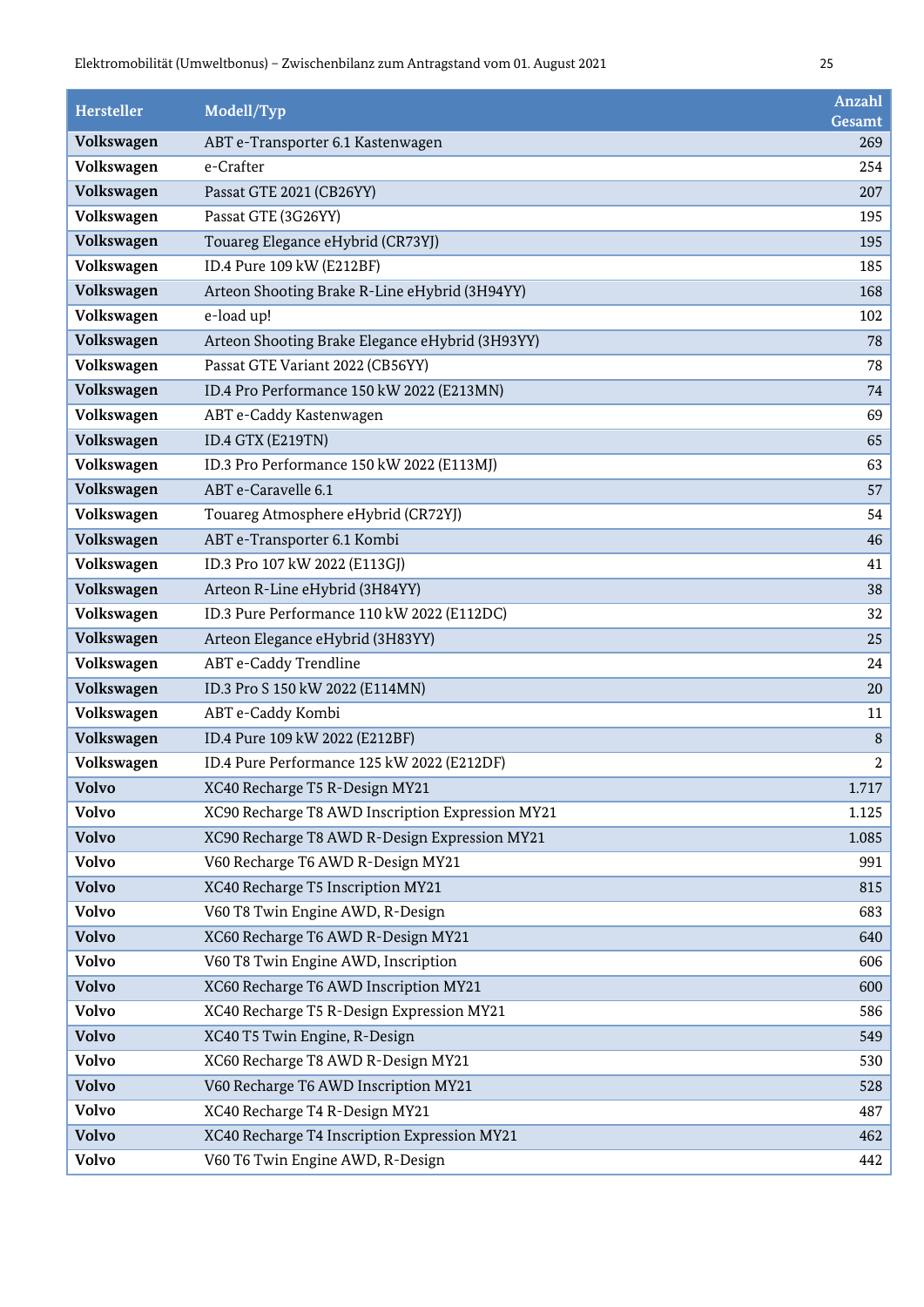| <b>Hersteller</b> | Modell/Typ                                       | <b>Anzahl</b><br>Gesamt |
|-------------------|--------------------------------------------------|-------------------------|
| <b>Volvo</b>      | XC40 Recharge T4 R-Design Expression MY21        | 430                     |
| <b>Volvo</b>      | V60 T6 Twin Engine AWD, Inscription              | 412                     |
| <b>Volvo</b>      | XC40 Recharge P8 AWD R-Design MY21               | 410                     |
| <b>Volvo</b>      | V60 Recharge T6 AWD R-Design Expression MY21     | 399                     |
| <b>Volvo</b>      | V60 D6 Twin Engine (Plug-in-Hybrid), Momentum    | 390                     |
| <b>Volvo</b>      | V60 D6 Twin Engine (Plug-in-Hybrid), Summum      | 372                     |
| <b>Volvo</b>      | XC40 Recharge T5 Inscription Expression MY21     | 365                     |
| <b>Volvo</b>      | XC60 Recharge T8 AWD Inscription MY21            | 349                     |
| <b>Volvo</b>      | XC40 Recharge T4 Inscription MY21                | 330                     |
| Volvo             | XC40 T5 Twin Engine, Inscription                 | 318                     |
| <b>Volvo</b>      | V60 Recharge T6 AWD Inscription Expression MY21  | 307                     |
| <b>Volvo</b>      | XC60 T8 Twin Engine AWD, R-Design                | 292                     |
| <b>Volvo</b>      | XC60 Recharge T6 AWD Inscription Expression MY21 | 260                     |
| <b>Volvo</b>      | V60 T6 Twin Engine AWD, Momentum Pro             | 216                     |
| <b>Volvo</b>      | V60 Recharge T8 AWD R-Design MY21                | 199                     |
| Volvo             | XC60 Recharge T6 AWD R-Design Expression MY21    | 154                     |
| <b>Volvo</b>      | V60 Recharge T8 AWD Inscription MY21             | 149                     |
| <b>Volvo</b>      | XC40 T5 Twin Engine, Momentum Pro                | 140                     |
| <b>Volvo</b>      | XC60 T8 Twin Engine AWD, Momentum                | 138                     |
| <b>Volvo</b>      | XC90 Recharge T8 AWD Inscription Expression MY22 | 129                     |
| <b>Volvo</b>      | V90 Recharge T6 AWD Inscription MY21             | 118                     |
| Volvo             | V90 Recharge T8 AWD R-Design MY21                | 82                      |
| <b>Volvo</b>      | V90 Recharge T8 AWD Inscription MY21             | 82                      |
| <b>Volvo</b>      | V90 Recharge T6 AWD R-Design MY21                | 80                      |
| <b>Volvo</b>      | V60 Recharge T6 AWD R-Design MY22                | 80                      |
| <b>Volvo</b>      | V90 Recharge T6 AWD Inscription Expression MY21  | 74                      |
| <b>Volvo</b>      | XC60 Recharge T8 AWD R-Design Expression MY21    | 74                      |
| Volvo             | XC40 Recharge T5 R-Design MY22                   | 68                      |
| <b>Volvo</b>      | XC40 Recharge T4 Inscription Expression MY22     | 64                      |
| <b>Volvo</b>      | S60 T8 TWIN ENGINE AWD, Inscription              | 63                      |
| <b>Volvo</b>      | V60 T8 AWD Polestar Engineered MY21              | 59                      |
| <b>Volvo</b>      | S60 Recharge T8 AWD R-Design MY21                | 58                      |
| <b>Volvo</b>      | S60 T8 TWIN ENGINE AWD, R-Design                 | 55                      |
| Volvo             | XC40 Recharge T4 R-Design MY22                   | 46                      |
| <b>Volvo</b>      | V90 Recharge T6 AWD R-Design Expression MY21     | 46                      |
| <b>Volvo</b>      | XC60 Recharge T8 AWD Inscription Expression MY21 | 43                      |
| <b>Volvo</b>      | V90 T8 Twin Engine AWD, Inscription              | 41                      |
| <b>Volvo</b>      | V90 T8 Twin Engine AWD, R-Design                 | 40                      |
| <b>Volvo</b>      | S60 Recharge T8 AWD Inscription MY21             | 38                      |
| Volvo             | V60 D6 Twin Engine AWD, R-Design                 | 36                      |
| <b>Volvo</b>      | V60 Recharge T8 AWD R-Design Expression MY21     | 32                      |
| <b>Volvo</b>      | V90 T8 Twin Engine AWD, Momentum                 | 28                      |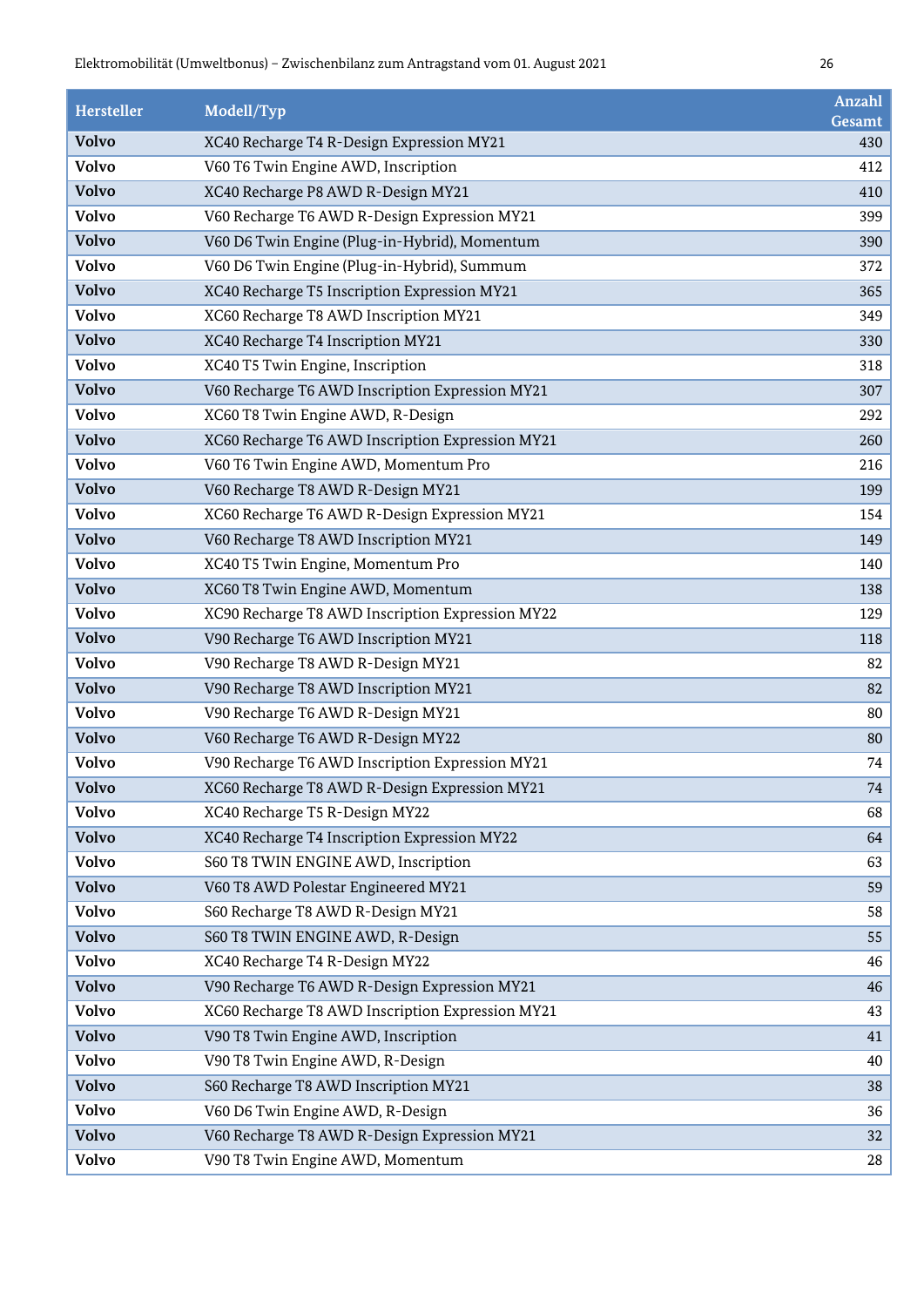| Hersteller   | Modell/Typ                                       | <b>Anzahl</b><br>Gesamt |
|--------------|--------------------------------------------------|-------------------------|
| <b>Volvo</b> | XC40 Recharge T5 Inscription MY22                | 27                      |
| <b>Volvo</b> | V60 Recharge T6 AWD Inscription Expression MY22  | 27                      |
| <b>Volvo</b> | V60 Recharge T6 AWD Inscription MY22             | 26                      |
| <b>Volvo</b> | S90 T8 Twin Engine AWD, Inscription              | 25                      |
| <b>Volvo</b> | XC40 Recharge T5 Inscription Expression MY22     | 25                      |
| Volvo        | XC60 Recharge T6 AWD Inscription Expression MY22 | 21                      |
| <b>Volvo</b> | XC60 Recharge T6 AWD R-Design MY22               | 21                      |
| <b>Volvo</b> | V90 Recharge T8 AWD Inscription Expression MY21  | 20                      |
| <b>Volvo</b> | V90 Recharge T8 AWD R-Design Expression MY21     | 20                      |
| <b>Volvo</b> | S90 Recharge T8 AWD Inscription MY21             | 20                      |
| <b>Volvo</b> | V60 Recharge T8 AWD Inscription Expression MY21  | 20                      |
| Volvo        | XC60 Recharge T6 AWD Inscription MY22            | 19                      |
| <b>Volvo</b> | XC40 Recharge T4 Inscription MY22                | 18                      |
| <b>Volvo</b> | S90 T8 Twin Engine AWD, R-Design                 | 18                      |
| <b>Volvo</b> | S90 Recharge T8 AWD R-Design MY21                | 17                      |
| <b>Volvo</b> | XC60 Recharge T8 AWD R-Design MY22               | 15                      |
| <b>Volvo</b> | XC60 Recharge T8 AWD Inscription MY22            | 9                       |
| Volvo        | S60 Recharge T8 AWD R-Design MY22                | 7                       |
| <b>Volvo</b> | V90 Recharge T6 AWD Inscription Expression MY22  | $\sqrt{ }$              |
| <b>Volvo</b> | V60 Recharge T8 AWD R-Design MY22                | 6                       |
| <b>Volvo</b> | V60 Recharge T8 AWD Inscription Expression MY22  | $\overline{4}$          |
| <b>Volvo</b> | S90 Recharge T8 AWD Inscription Expression MY21  | $\overline{4}$          |
| <b>Volvo</b> | V90 Recharge T6 AWD Inscription MY22             | $\overline{4}$          |
| Volvo        | V60 T8 AWD Polestar Engineered MY22              | $\sqrt{3}$              |
| <b>Volvo</b> | V90 Recharge T6 AWD R-Design MY22                | $\sqrt{3}$              |
| <b>Volvo</b> | XC40 Recharge Twin Pro MY22                      | 3                       |
| Volvo        | V60 Recharge T8 AWD Inscription MY22             | 3                       |
| Volvo        | V90 Recharge T8 AWD R-Design MY22                | $\boldsymbol{2}$        |
| <b>Volvo</b> | V90 Recharge T8 AWD Inscription Expression MY22  | $\overline{a}$          |
| Volvo        | S60 Recharge T8 AWD Inscription MY22             | $\boldsymbol{2}$        |
| <b>Volvo</b> | S90 Recharge T8 AWD R-Design Expression MY21     | $\overline{2}$          |
| <b>Volvo</b> | XC40 Recharge MY22                               | $\overline{2}$          |
| <b>Volvo</b> | V90 Recharge T8 AWD Inscription MY22             | $\boldsymbol{2}$        |
| <b>Volvo</b> | S90 Recharge T8 AWD Inscription MY22             | $\sqrt{2}$              |
| <b>Volvo</b> | XC60 Recharge T8 AWD Inscription Expression MY22 | $\mathbf{1}$            |
| Volvo        | S90 Recharge T8 AWD Inscription Expression MY22  | $\mathbf{1}$            |
| <b>Volvo</b> | XC40 Recharge Twin Plus MY22                     | $1\,$                   |
| <b>Volvo</b> | S90 T8 Twin Engine AWD, Momentum                 | $\mathbf{1}$            |
| <b>Volvo</b> | S90 Recharge T8 AWD R-Design MY22                | $\mathbf{1}$            |
| Zhidou       | D2S (M1 17kWh)                                   | 29                      |
| Zhidou       | D2S (M1 27kWh)                                   | 21                      |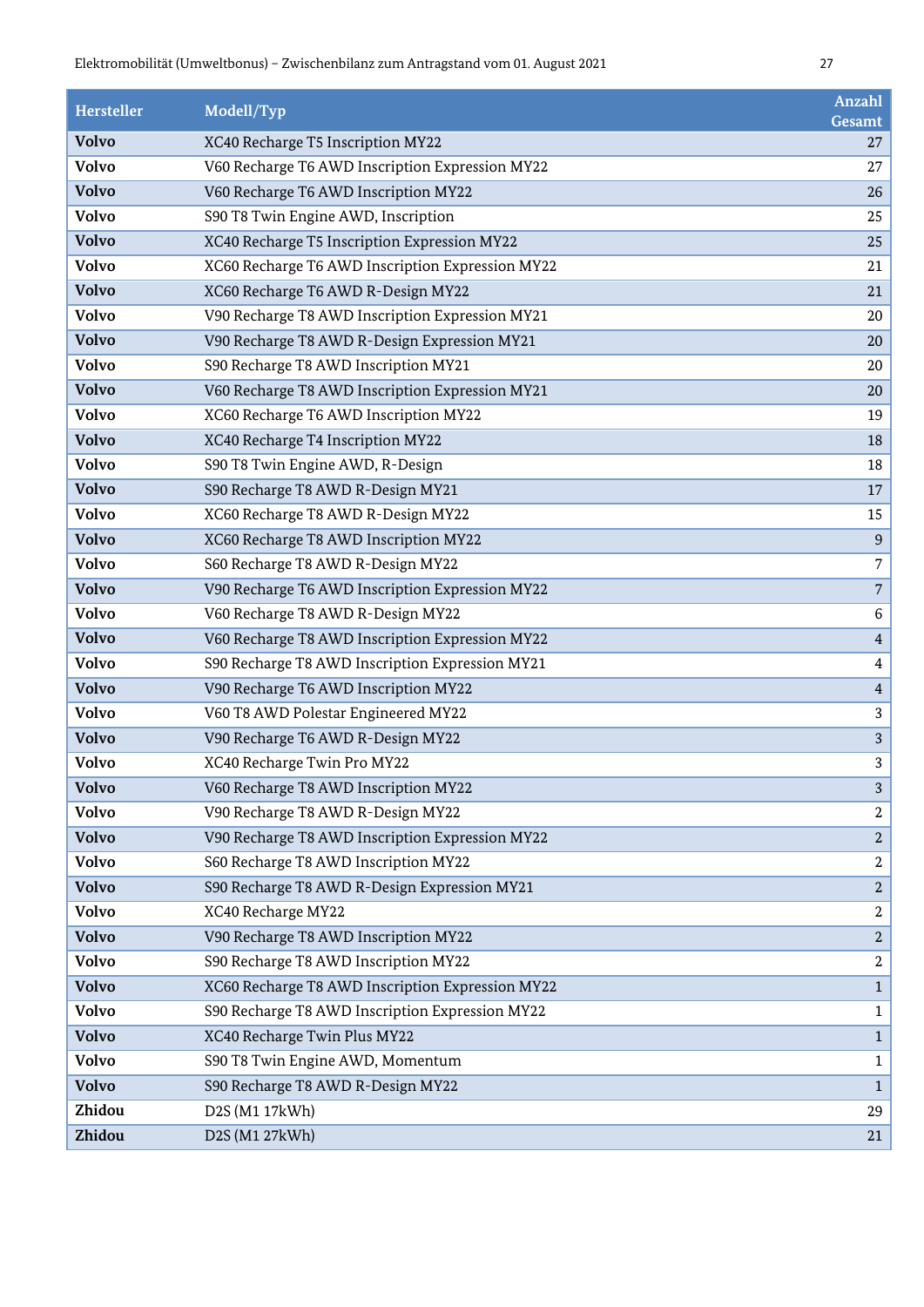## **3. Fahrzeuge je Bundesland und Bauart**

| <b>Bundesland</b>          | <b>Anzahl</b>            | <b>Anzahl</b>  | Anzahl            | <b>Anzahl</b> |
|----------------------------|--------------------------|----------------|-------------------|---------------|
|                            | reine                    | Plug-In        | Brennstoffzellen- | Gesamt        |
|                            | Batterieelektrofahrzeuge | <b>Hybride</b> | fahrzeuge         |               |
| Baden-Württemberg          | 67.218                   | 53.892         | 23                | 121.133       |
| <b>Bayern</b>              | 75.887                   | 60.826         | 34                | 136.747       |
| <b>Berlin</b>              | 11.721                   | 9.495          | 30                | 21.246        |
| <b>Brandenburg</b>         | 8.400                    | 6.617          | 9                 | 15.026        |
| <b>Bremen</b>              | 1.905                    | 2.080          | 2                 | 3.987         |
| Hamburg                    | 7.615                    | 8.024          | $\mathbf{0}$      | 15.639        |
| Hessen                     | 30.015                   | 30.213         | 13                | 60.241        |
| Mecklenburg-Vorpommern     | 3.307                    | 2.767          | 2                 | 6.076         |
| Niedersachsen              | 39.074                   | 27.818         | 15                | 66.907        |
| Nordrhein-Westfalen        | 104.854                  | 81.342         | 42                | 186.238       |
| <b>Rheinland-Pfalz</b>     | 19.103                   | 15.862         | 7                 | 34.972        |
| <b>Saarland</b>            | 4.292                    | 3.632          | $\Omega$          | 7.924         |
| <b>Sachsen</b>             | 10.565                   | 10.049         | 8                 | 20.622        |
| Sachsen-Anhalt             | 4.947                    | 4.594          | 11                | 9.552         |
| Schleswig-Holstein         | 15.937                   | 9.991          | 6                 | 25.934        |
| Thüringen                  | 6.981                    | 5.611          | 3                 | 12.595        |
| <b>Sonstiges (Ausland)</b> | 53                       | 60             | $\mathbf{0}$      | 113           |
| Summe                      | 411.874                  | 332.873        | 205               | 744.952       |

#### **4. Top 10 der Hersteller**

| Rang        | Hersteller    | Anzahl  |
|-------------|---------------|---------|
| 1           | Volkswagen    | 120.715 |
| $\mathbf 2$ | Mercedes-Benz | 77.443  |
| 3           | <b>BMW</b>    | 72.004  |
| 4           | Renault       | 71.465  |
| 5           | Audi          | 42.640  |
| 6           | Hyundai       | 41.895  |
| 7           | smart         | 41.200  |
| 8           | Tesla         | 38.255  |
| 9           | Kia           | 28.860  |
| 10          | Škoda         | 23.998  |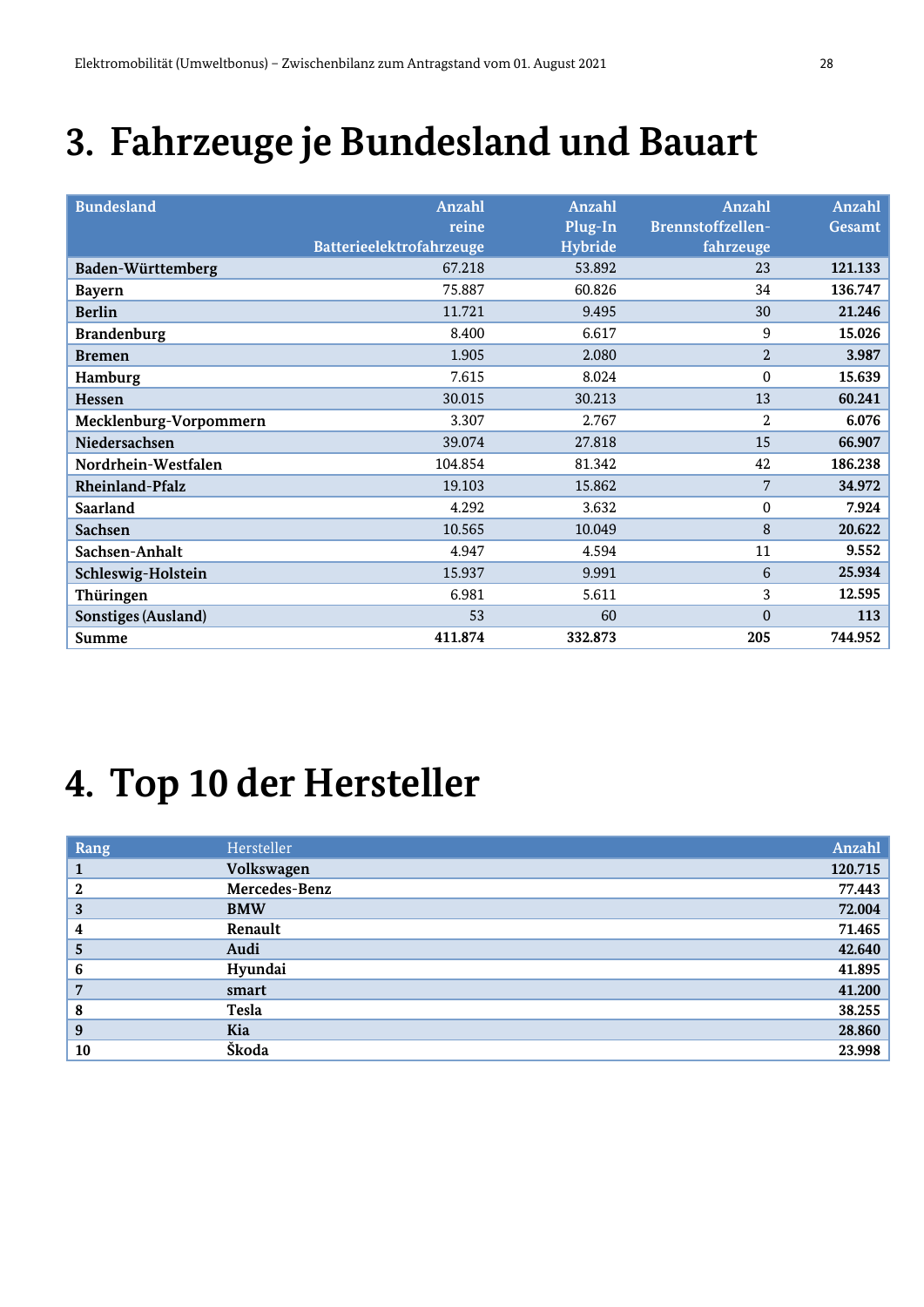## **5. Anträge nach Antragsteller**

| Antragsteller                                         | Anzahl       |
|-------------------------------------------------------|--------------|
| Privatperson                                          | 307.217      |
| Freiberuflich tätige Person                           | $\mathbf{2}$ |
| Unternehmen                                           | 392.944      |
| Unternehmen mit kommunaler Beteiligung                | 3.524        |
| Privatunternehmen                                     |              |
| Verein                                                | 820          |
| Eingetragener Verein, gemeinnütziger Investor         | 2.129        |
| Kommunale Betriebe                                    | 1.221        |
| Kommunaler Zweckverband                               | 204          |
| Kirche, kirchl. Einrichtung, anerkannte Religionsgem. |              |
| <b>Stiftung</b>                                       | 376          |
| Körperschaft                                          | 5.348        |
| Eingetragene Genossenschaften                         |              |
| Einzelunternehmer/in                                  | 4            |